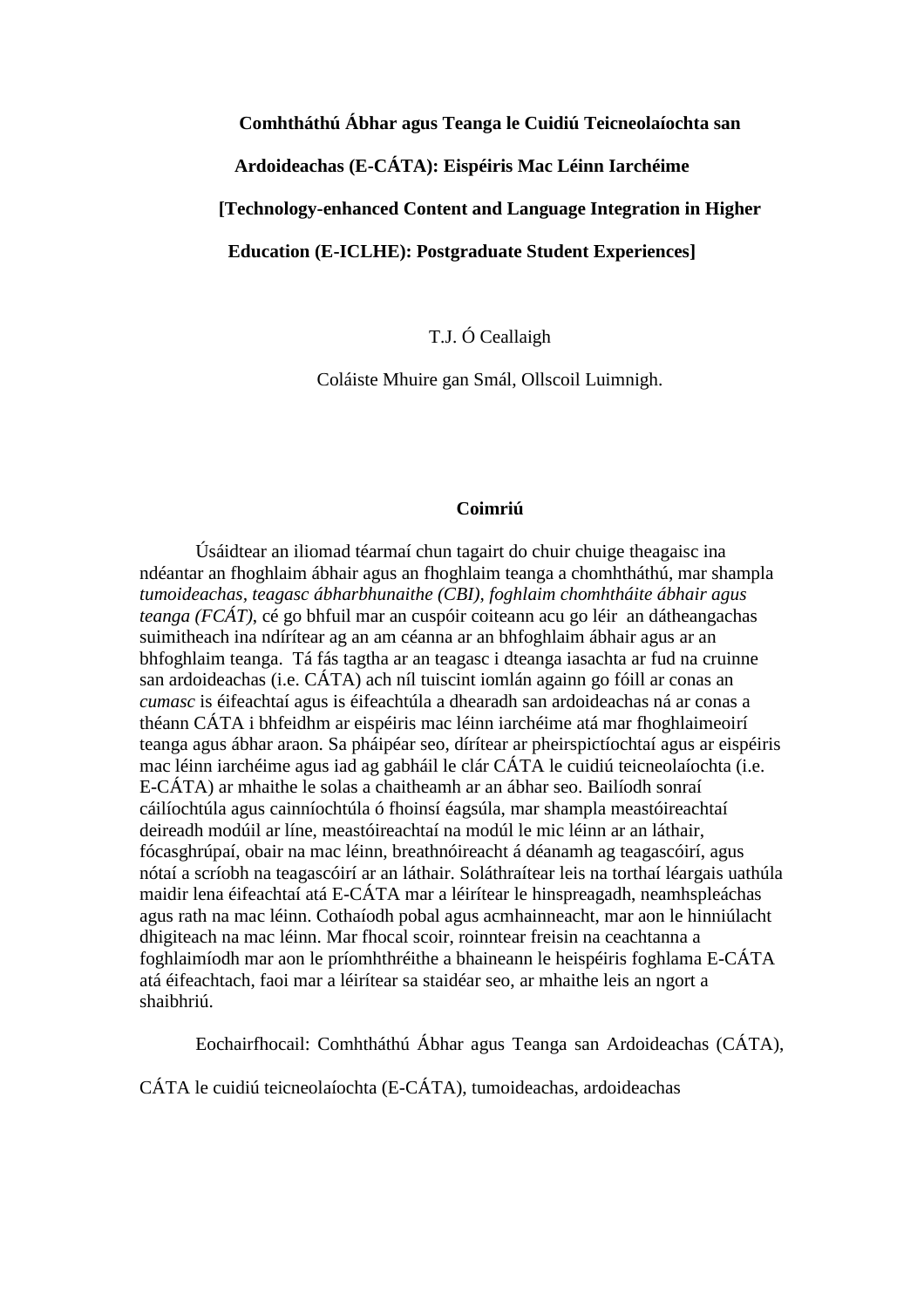#### **Abstract**

*A wide range of terms are used to refer to instructional approaches for the integration of content and language learning e.g. immersion, content-based instruction (CBI), content and language integrated learning (CLIL), although they all commonly share the purpose of additive bilingualism via a dual focus on content and language learning. Instruction in a foreign language in higher education (i.e. ICLHE) has increased around the globe but we still have an incomplete understanding of how to design the most effective and efficient blend in higher education and of how ICLHE affects the experiences of postgraduate students who are both language and content learners. In this paper, perspectives and experiences of postgraduate students who are undertaking a technology-enhanced ICLHE programme (i.e. ICLHE) are explored in order to shed light on this topic. Qualitative and quantitative data were collected from a variety of sources e.g. online end-ofmodule evaluations, on-site student evaluations of modules, focus groups, students' work, tutor observations, and tutor field notes. Findings provide unique insights in relation to the effectiveness of E-ICLHE as indicated by student motivation, autonomy and success. Community and capacity were cultivated and students' digital competence was fostered. Finally, the lessons learned are shared along with the main characteristics associated with E-ICLHE learning experiences which are effective in enriching the field, as shown in this study.* 

*Keywords: Integration of Content and Language in Higher Education (ICLHE), Technology-enhanced ICLHE (E-ICLHE), immersion education, higher education*

### **1. Réamhrá**

Tá athrú suntasach – athrú do-aisiompaithe, b'fhéidir – tagtha ar earnáil an oideachais threasaigh ó thús na mílaoise i dtreo soghluaisteacht mac léinn agus ball foirne a chothú, infheistíocht a dhéanamh sa chomhoibriú idirnáisiúnta agus tabhairt faoi líonrú le haghaidh cláir thaighde agus oideachais (Dimova & Kling, 2020). Mar thoradh air sin, tá fás tagtha ar an teagasc i dteanga iasachta ar fud na cruinne, agus is é an t-idirnáisiúnú an príomhchuspóir atá leis sin (Bowles & Murphy, 2020). Bíodh is gur feiniméan réasúnta nua é, tá borradh nach bhfacthas riamh cheana faoin teagasc trí Bhéarla in institiúidí ardoideachais in áiteanna nach é an Béarla an mhórtheanga iontu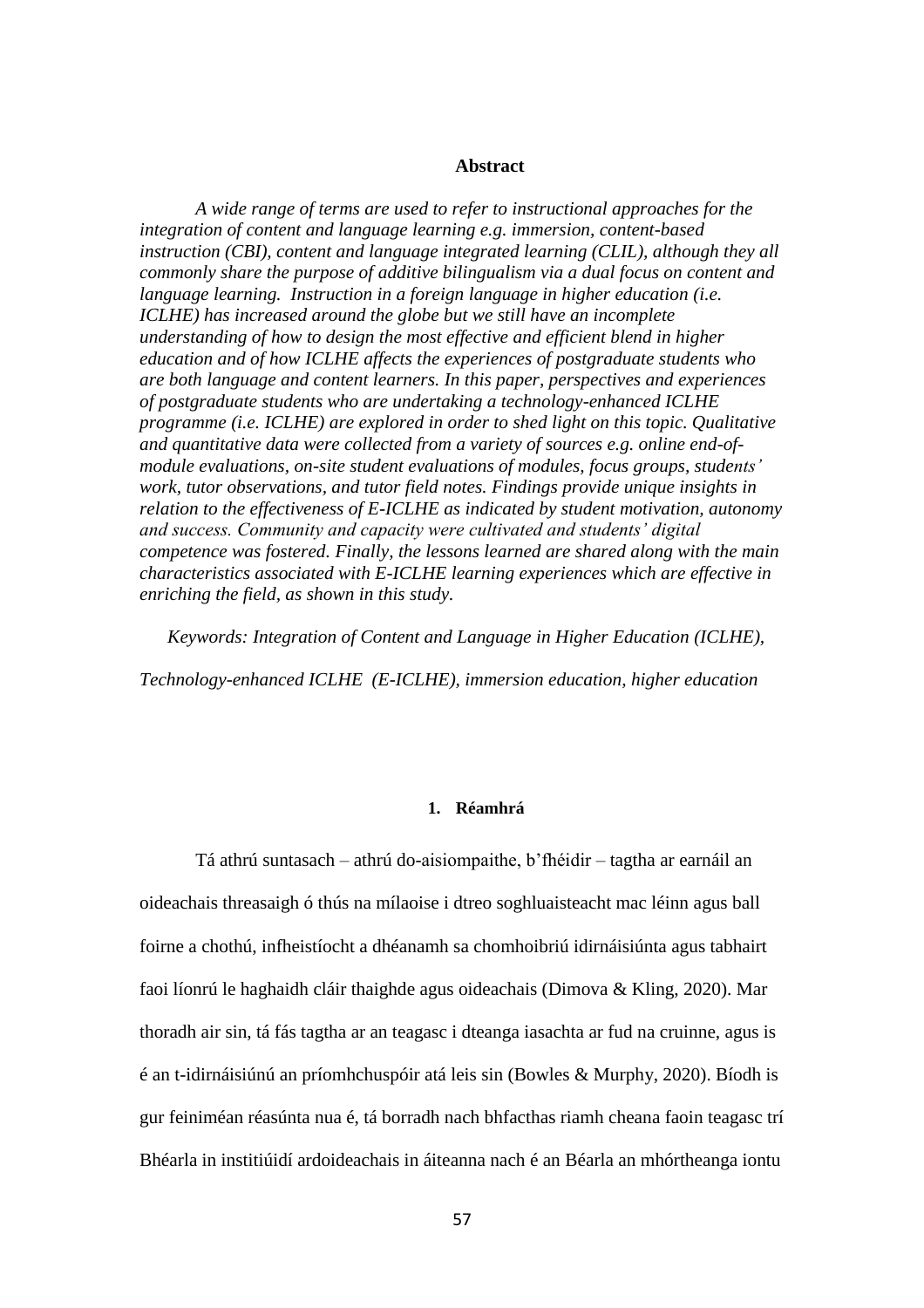(Hultgrin et al., 2015). Is léir an fás sin san Eoraip go mór mór. Mar sin féin, éilítear le tionscnaimh nua amhail Comhtháthú Ábhar agus Teanga san Ardoideachas (CÁTA) agus Teagasc trí Bhéarla go n-ullmhófaí múinteoirí agus go gcuirfí oiliúint orthu chun rath a áirithiú (Bowles & Murphy, 2020; Dimova & Kling, 2020). Ceist ríthábhachtach ná cén chaoi ar féidir béim ar an teanga a chomhtháthú i dteagasc an ábhair i gcláir iarchéime. Is iomaí peirspictíocht atá ann anois maidir leis an gcaoi is fearr ar féidir an teanga agus an t-ábhar a chomhtháthú, iad seo a leanas ina measc:

- Béim a leagan ar ghnáthstruchtúir nó ar ghnáthsheánraí téacs (mar shampla cuntais stairiúla, tuarascálacha eolaíochta, fadhbanna matamaiticiúla, aistí) ar saintréithe de dhisciplíní áirithe iad (Llinares et al., 2012)
- Cur chuige cúitithe a ghlacadh ina mbronntar stádas comhlántach ar spriocanna teanga agus ábhair, agus ina n-aistrítear aird na ndaltaí idir ábhar smachtaithe agus foirmeacha den teanga (Lyster, 2007, 2016)
- Béim a chur ar fheidhmeanna teanga acadúla amhail cur síos a dhéanamh, míniú agus tuar (Dalton-Puffer, 2007), agus caidrimh eolais amhail cúis agus éifeacht, hipitéis agus comparáid (Kong, 2009)
- Eolas acadúil teicniúil a chothú seachas eolas ciallmhar amháin agus cur le heolas na ndaltaí agus iad á mbrú chun a gcuid smaointe a fhorbairt a thuilleadh (Kong & Hoare, 2011).

In ainneoin roghanna éagsúla, tá easpa taighde ann ar conas a chomhthaítear teanga agus ábhar i gclár iarchéime (i.e. CÁTA). Réimse eile ina bhfuil bearna sa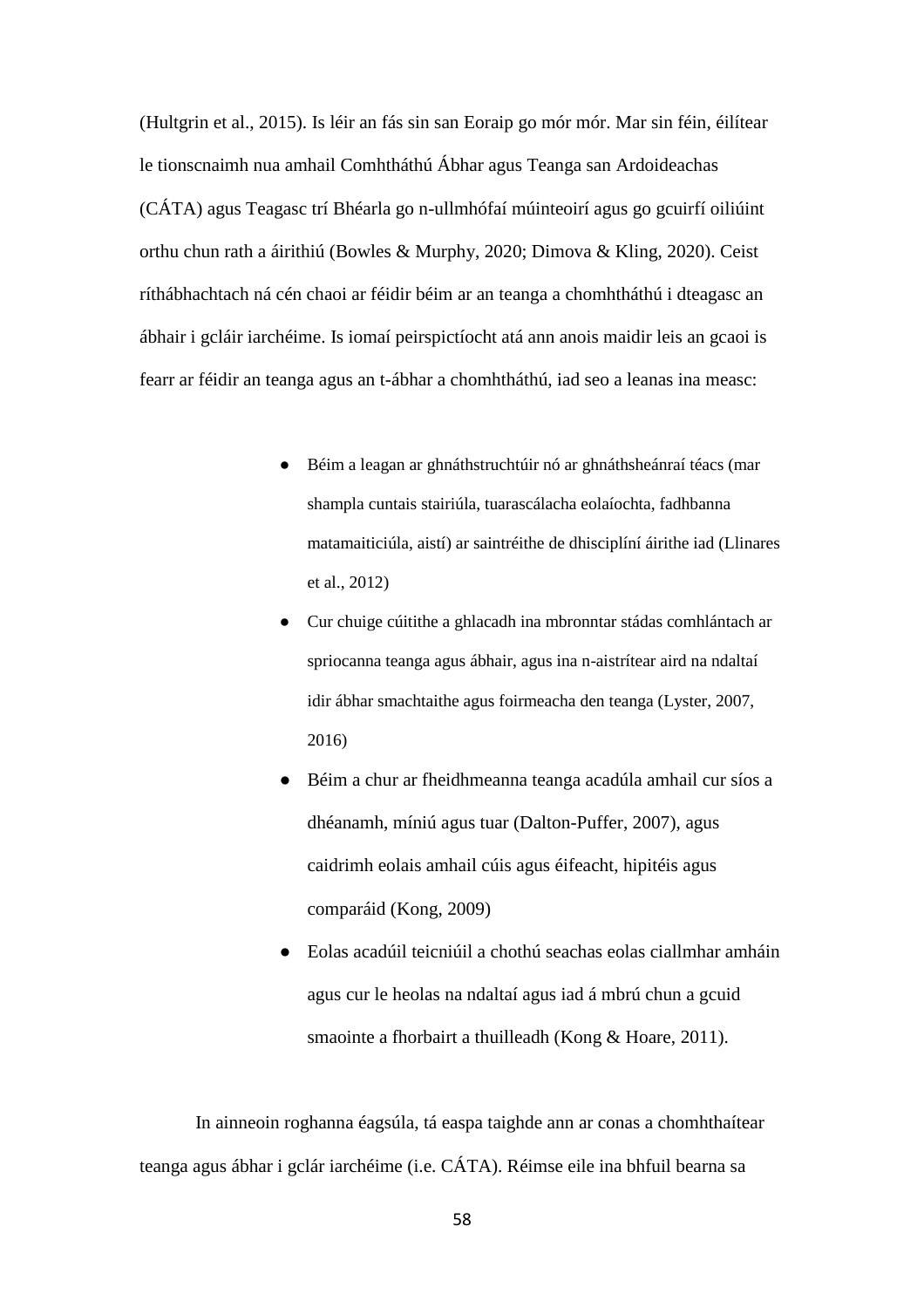taighde ná CÁTA le cuidiú teicneolaíochta (E-CÁTA). Dá bharr, níl tuiscint iomlán againn go fóill ar chomhtháthú oideolaíocht an tumoideachais eispéireasaigh san ardoideachas ná ar conas a théann CÁTA i bhfeidhm ar eispéiris mac léinn iarchéime. Áitítear gur rud bunriachtanach é an tuiscint sin chun freagairt go hoiriúnach dá sainriachtanais agus, ar an gcaoi sin, chun feabhas a chur ar cháilíocht fhoriomlán na gclár. Sa taighde seo, dírítear ar pheirspictíochtaí agus ar thaithí mac léinn iarchéime agus iad ag gabháil le clár CÁTA le cuidiú teicneolaíochta ar mhaithe le solas a chaitheamh ar an ábhar seo. Dírítear go sonrach ar an gceist taighde seo a leanas: Cén tionchar atá ag E-CÁTA ar eispéiris na mac léinn? Sa pháipéar seo, tugtar spléachadh ar dtús ar chomhtháthú ábhar agus teanga san ardoideachas mar fheiniméan atá i mbun éabhlóide. Tugtar aghaidh ansin ar chomhtháthú ábhar agus teanga mar ghné lárnach de chleachtas an mhúinteora tumoideachais agus féachtar ar dhúshláin áirithe a bhaineann leis an gcoincheap seo i gcomhthéacs an tumoideachais in Éirinn. Ansin, tugtar léargas ar réasúnaíocht agus ar mhodheolaíocht an taighde agus nochtar na torthaí taighde. Ar deireadh, déantar plé ar phríomhthréithe a bhaineann le heispéiris foghlama E-CÁTA atá éifeachtach, faoi mar a léirítear sa staidéar seo, ar mhaithe leis an ngort a chur chun cinn.

## **2. Comhtháthú Ábhar agus Teanga san Ardoideachas**

Tá suíomhanna teagaisc agus foghlama ag éirí níos ilteangaí mar thoradh ar an éagsúlacht teangacha áitiúil agus ar shoghluaisteacht níos mó múinteoirí agus mac léinn san ardoideachas ar fud na cruinne. Cuireann sé sin deiseanna ar fáil d'institiúidí ardoideachais an teagasc a sholáthar i mbreis is aon teanga amháin – teanga nó teangacha na háite agus an Béarla go hiondúil, ach soláthraítear teagasc i dteangacha eile freisin. Tá an teagasc trí Bhéarla agus idirnáisiúnú an ardoideachais fite fuaite ina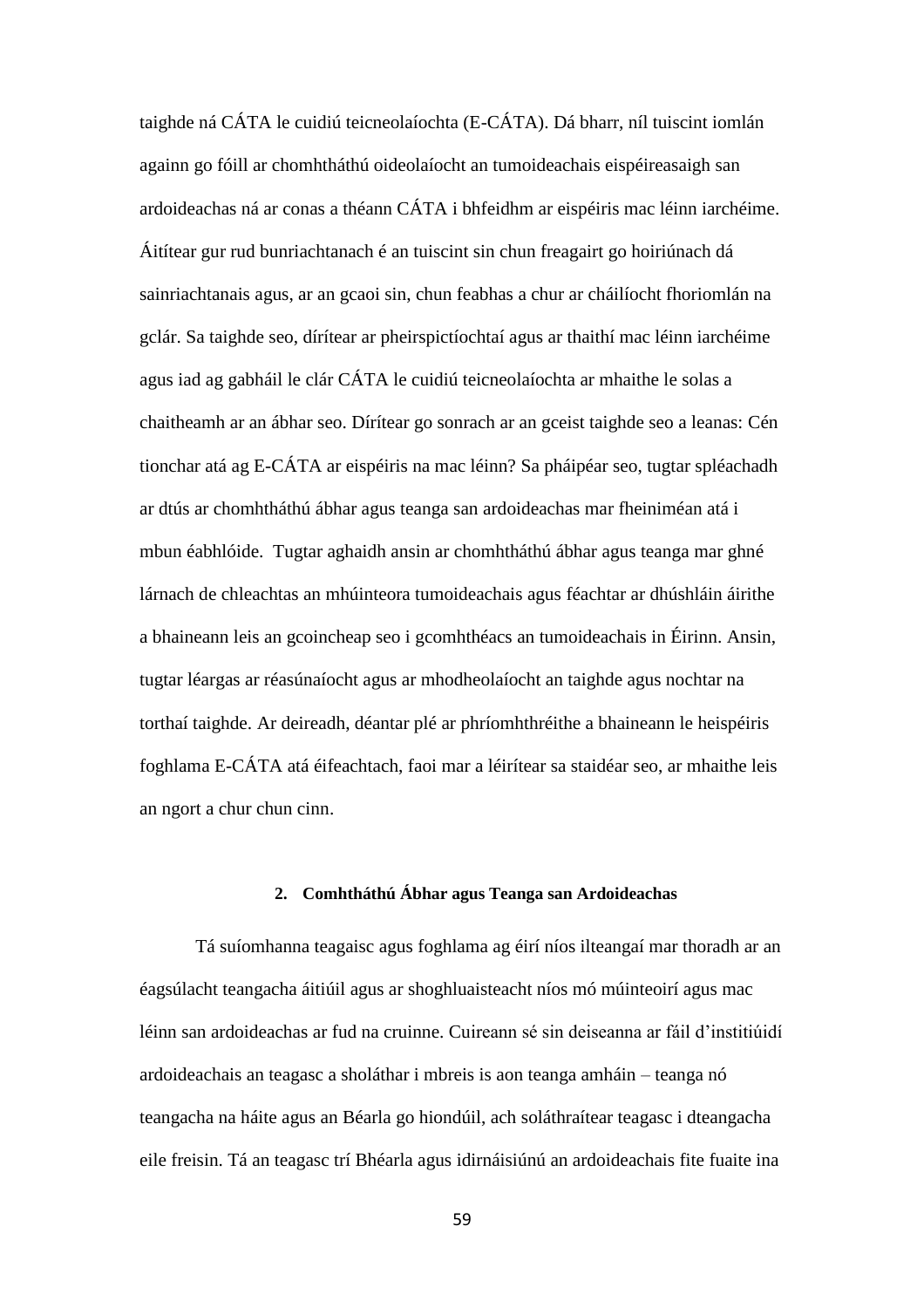chéile, agus tugann scoláirí áirithe *Englishization* an ardoideachais ar an bhfeiniméan (Kirkpatrick, 2011; Galloway & McKinley, 2019). Tá an teagasc trí Bhéarla ag leathnú chomh tapa sin go mbíonn obair ollmhór le déanamh ag na hollscoileanna ina soláthraítear teagasc trí Bhéarla chun coinneáil suas leis an ngluaiseacht. Tugann Leong (2017) le tuiscint go bhfuil athrú tapa ar fheidhmiú na hollscoile ag teastáil chun an teagasc trí Bhéarla a chur i bhfeidhm, mar shampla cúrsaí forbartha gairmiúla a bhunú do léachtóirí, mar aon le cúrsaí breise sa Bhéarla do mhic léinn na tíre sin chun cabhrú leo dul i dtaithí ar an suíomh nua Béarla. In ainneoin na n-iarrachtaí sin go léir, admhaíonn taighdeoirí éagsúla (mar shampla Yip et al., 2007) nach bhfuil aon chinnteacht ann maidir le torthaí dearfacha an teagaisc trí Bhéarla.

Ceann de na bacanna is minice a fheictear ar chur i bhfeidhm an teagaisc trí Bhéarla ná an easpa inniúlachta sa Bhéarla i measc na mac léinn (Hu et al., 2014; Chapple, 2015). Maidir le mic léinn nach bhfuil inniúlacht leormhaith sa Bhéarla acu, maíonn taighdeoirí áirithe (e.g. Hellekjar, 2010; Wong & Wu, 2011) go gcríochnaíonn siad an cúrsa gan eolas leormhaith ar an ábhar acu. Bíonn dúshláin le sárú ag an lucht teagaisc freisin. Mar thoradh ar inniúlacht teanga easnamhach, níl ach cumas teoranta acu friotal sothuigthe a úsáid (Tange, 2012); tá cáilíocht agus cainníocht an ábhair ar chaighdeán níos ísle (Wilkinson, 2013); bíonn ualach oibre níos mó orthu agus caitheann siad níos mó ama i mbun ullmhúcháin (Tsuneyoshi, 2005); agus is gnéithe coitianta iad códmhalartú (i.e. aistriú idir T1 agus T2 ar son na háisiúlachta) agus trasteangú (i.e. leas a bhaint as T1 chun tacú le húsáid T2) sa chleachtas (Bowles & Congo, 2016). Mar thoradh ar sin ar fad agus eile, bíonn deacrachtaí acu an teanga agus an t-ábhar a chomhtháthú ar bhealach comhtháite bríoch (Bowles & Congo, 2016; Tange, 2012, Wilkinson, 2013).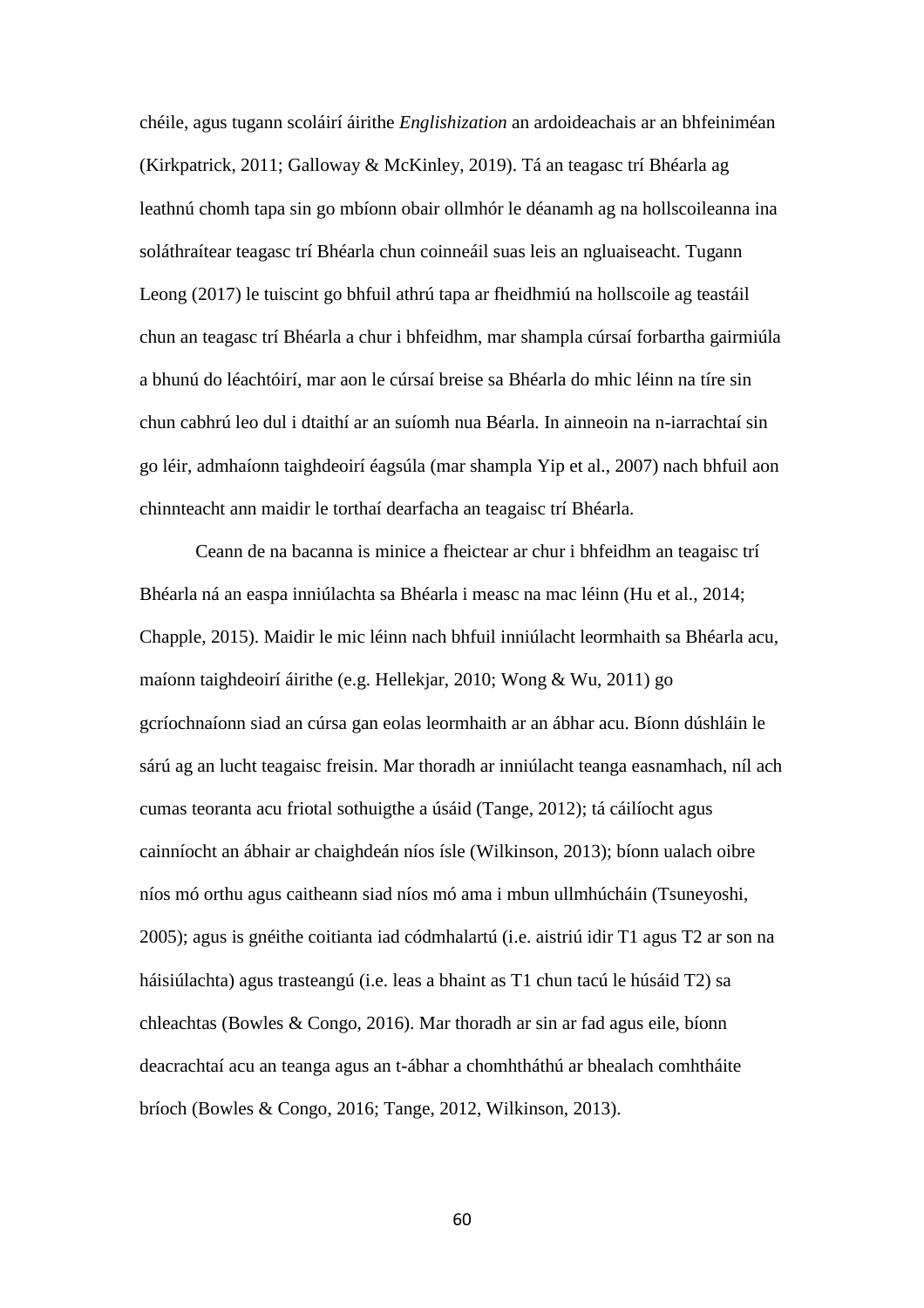Luann go leor taighdeoirí an tábhacht a bhaineann le tacaíocht ón institiúid agus ón rialtas do pháirtithe leasmhara chun an neamhréir idir an beartas agus an cleachtas a laghdú an oiread agus is féidir (mar shampla Borg, 2015). Féachtar mar sin, ar chomhtháthú oideolaíoch an ábhair agus na teanga mar ghné ríthábhachtach le haghaidh na forbartha gairmiúla do lucht an teagaisc agus na foghlama araon. Ní san ardoideachas amháin, áfach, atá an dúshlán maidir leis an ábhar agus an teanga a chomhtháthú. Bíonn na deacrachtaí céanna ó thaobh na forbartha gairmiúla de á dtuairisciú ag múinteoirí i gcomhthéacsanna oideachais eile ina ndéantar an t-ábhar a theagasc trí T2 (an tumoideachas, mar shampla). Tabharfar achoimre ar na dúshláin sin sa chéad chuid eile.

### **3. Comhtháthú Ábhar agus Teanga sa Tumoideachas**

I gcláir thumoideachais, déantar cuid mhaith den ábhar a theagasc do dhaltaí i dtimpeallacht chosanta an tseomra ranga i dteanga atá á foghlaim acu mar an dara teanga, mar theanga eachtrach, mar theanga oidhreachta, nó mar theanga dhúchais (Lyster, 2007). Is iomaí cineál cláir atá ann, agus bíonn go leor éagsúlachtaí eatarthu. Maítear go comhsheasmhach sa taighde ar an tumoideachas gur modh iontaofa atá ann chun teangacha a theagasc, chun ábhar a theagasc, agus chun iad sin a dhéanamh go rathúil gan cur isteach ar chéad teanga na bhfoghlaimeoirí (Genesee & Fortune, 2014, Lindholm-Leary, 2001; Tedick & Lyster, 2020; Thomas & Collier, 2017).

Cé go léirítear go mbíonn tionchar ar thorthaí foghlama ag a oiread agus a chomhtháthaítear an teanga agus an t-ábhar in oideolaíocht an tumoideachais (Lyster & Tedick, 2014), cuireann cláir thumoideachais dúshláin roimh dhaltaí agus roimh mhúinteoirí araon. Ar an gcéad dul síos, cé gur léiríodh gur éirigh le daltaí i gcláir thumoideachais scileanna gabhchumais a fhorbairt atá ar aon dul le cainteoirí dúchais,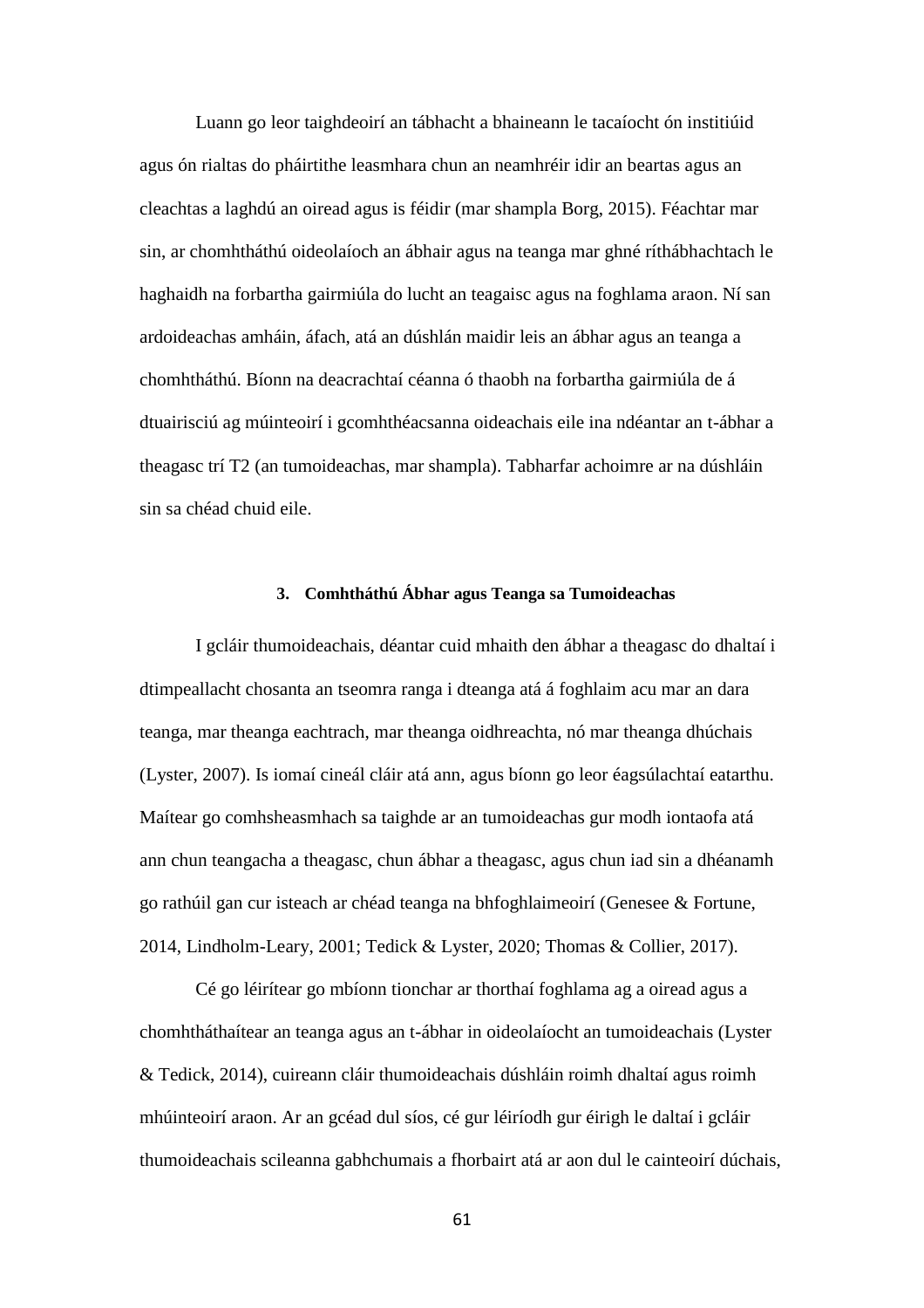léiríodh freisin go bhfuil scileanna ginchumais níos ísle acu i dtéarmaí sainiúlacht stór focal, cruinneas gramadaí, agus oiriúnacht úsáide (Christian & Genesee, 2001; Genesee, 1994; Ó Duibhir, 2009, 2018; Walsh, 2007). Ina dhiaidh sin, ó tharla go gcuirtear béim mhór ar an ábhar i gcláir thumoideachais, is dúshlán leanúnach é do mhúinteoirí freastal ar an ábhar riachtanach agus ar fhorbairt eolas agus fheasacht na ndaltaí ar an teanga (Cammarata & Tedick, 2012; Cammarata & Ó Ceallaigh, 2020). Bíonn dúshláin mhóra le sárú ag múinteoirí tumoideachais chun déileáil le héilimh an ábhair acadúil agus, ag an am céanna, chun inniúlacht sa tumtheanga a fhorbairt. Teastaíonn ullmhú múinteoirí agus forbairt ghairmiúil ar scála mór le bheith in ann aghaidh a thabhairt ag an am céanna ar an ábhar, ar an teanga agus ar fhorbairt na litearthachta trí mheán dara teanga (T2) na ndaltaí (Lyster & Tedick, 2014). Ar an ábhar sin, tá ullmhú na múinteoirí tumoideachais ríthábhachtach don rath agus don fhorás leanúnach sa tumoideachas.

# **3.1 Comhtháthú Ábhar agus Teanga sa Tumoideachas in Éirinn**

Tá de chúram gairmiúil ar mhúinteoirí tumoideachais in Éirinn an ghnóthachtáil acadúil a chur chun cinn agus, ag an am céanna, oilteacht agus forbairt na litearthachta sa T2 a áirithiú. Bíonn foghlaim rathúil ábhair ag brath go mór ar an teanga i réimse an tumoideachais. Mar sin, is é comhtháthú an ábhair agus na teanga bun agus barr an tumoideachais éifeachtaigh. D'fhéadfaí a mhaíomh go gcuireann an fheasacht teanga ar a gcumas do mhúinteoirí tacú go héifeachtach le foghlaim an ábhair i measc daltaí i gcomhthéacs chomhtháthú na teanga agus an ábhair sa tumoideachas lán-Ghaeilge agus Gaeltachta. Tuairiscítear áfach, go bhfuil bearnaí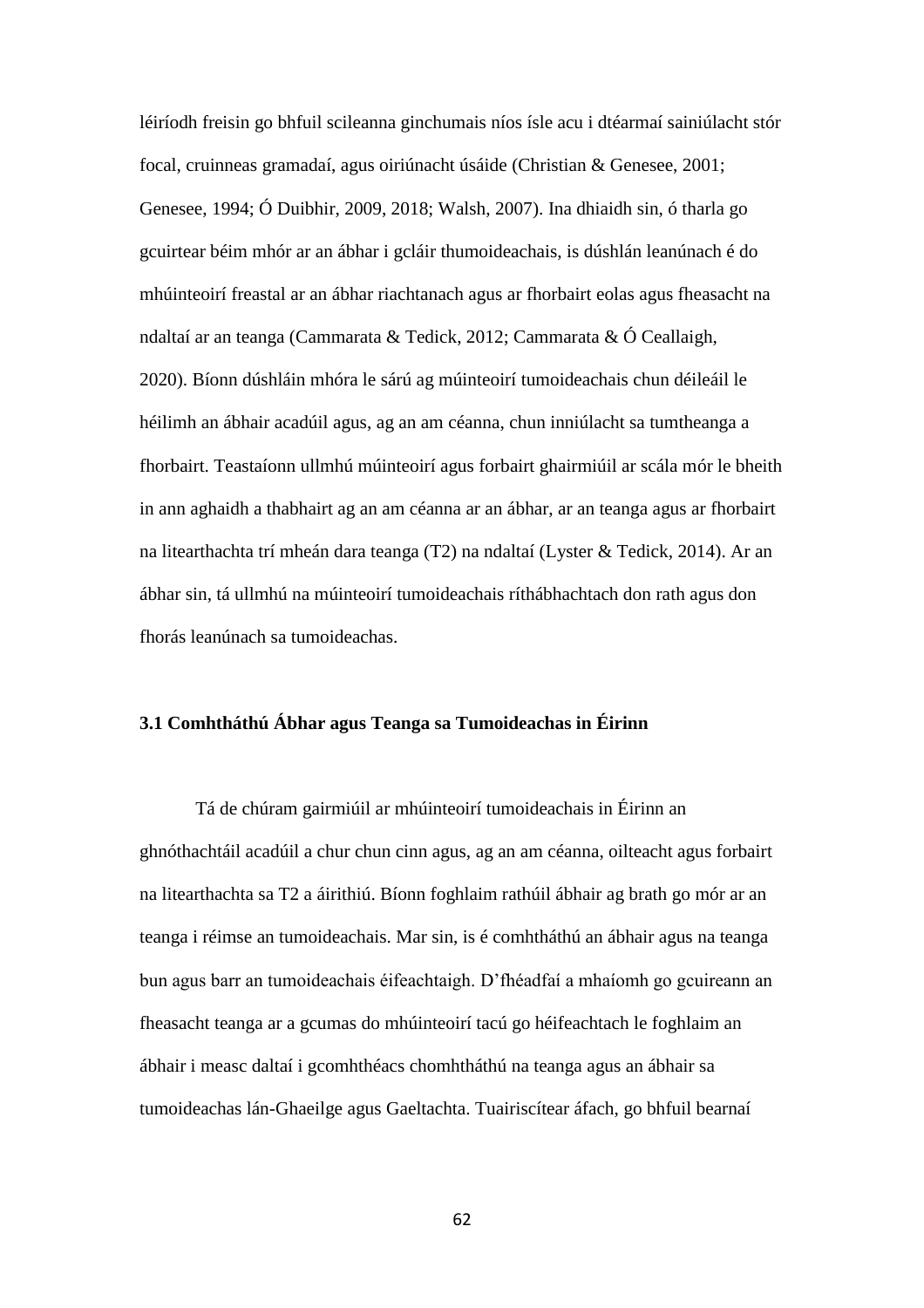suntasacha in eolas faisnéiseach<sup>1</sup> na múinteoirí tumoideachais ar an tumtheanga féin agus ina n-inniúlacht sa teanga sin (Nic Réamoinn 2017; Ní Thuairisg 2014; Ó Ceallaigh et al., 2019; Ó Ceallaigh et al., 2020; Ó Treasaigh 2019; Uí Ainiféin, 2015). Bíonn deacrachtaí móra acu breith ar conas is féidir an teanga a chomhtháthú i dteagasc an ábhair ar bhealach bríoch (Ó Ceallaigh & Ní Shéaghdha (2017); Ó Ceallaigh et al., 2019) agus bíonn siad ag streachailt freisin chun tascanna éifeachtacha a dhearadh atá bunaithe ar ábhar agus atá saindírithe ar an teanga chun *cur le* haschur teangeolaíoch na ndaltaí (an t-aschur a éascú), rud a mheallann feasacht mheititheangeolaíoch na bhfoghlaimeoirí (Ó Ceallaigh, 2013; Ó Ceallaigh et al., 2019).

# **3.2 I dTreo Eispéiris Forbartha Gairimiúla CÁTA**

 $\overline{a}$ 

Bíonn deiseanna ag teastáil ó gach múinteoir chun páirt a ghlacadh sa phróiseas maidir le heolas a bhaineann go sainiúil leis an tumoideachas a ghabháil, a scaipeadh agus a úsáid go héifeachtach ar bhealaí nuálacha bríocha. Bíonn eispéiris ag teastáil uathu chun féachaint orthu féin agus forbairt mar mhúinteoirí ábhair *agus* teanga; bíonn tacaíocht dhifreáilte lena scileanna teanga ag teastáil; bíonn deiseanna ag teastáil chun teacht le chéile le múinteoirí tumoideachais eile thar chomhthéacsanna éagsúla an oideachais lán-Ghaeilge agus Gaeltachta chun smaointe, ábhair imní, aincheisteanna oideolaíocha, acmhainní srl. a chomhroinnt (Ó Ceallaigh & Ní Shéaghdha, 2017; Ó Ceallaigh et al., 2019). Is léir mar sin go bhfuil gá le clár forbartha gairmiúla a sholáthar ina bhfuil béim chomhuaineach ar theanga agus ar ábhar san ardoideachas chun eiseamláiriú a dhéanamh ar chleachtais oideolaíochta

<sup>1</sup> Faisnéis agus eolas maidir le míreanna agus fochórais teanga, amhail sainmhínithe ar fhocail agus rialacha.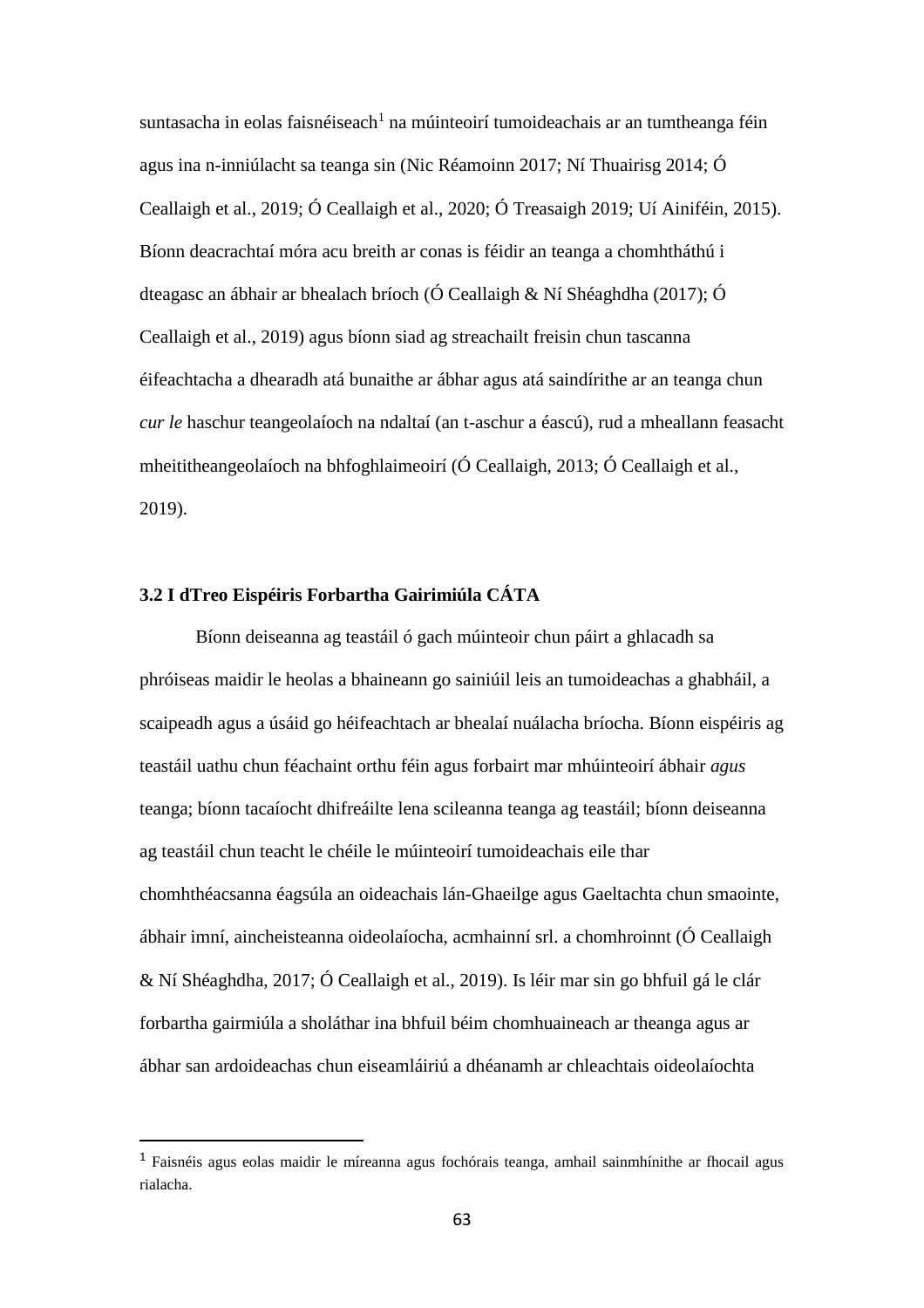ábhartha. Thacódh seo le múinteoirí tumoideachais dul i ngleic le comhtháthú teanga agus ábhar ina scoileanna.

# 4. **Comhtháthú Ábhar agus Teanga san Ardoideachas le Cuidiú Teicneolaíochta (E-CÁTA)**

Tugtar le tuiscint leis an taighde gur fearr a n-éiríonn le cláir ardoideachais mar thoradh ar an bhfoghlaim chumaisc. Cuirtear feabhas ar an ráta coinneála agus ar thorthaí na mac léinn de bharr na foghlama cumaisc (López-Pérez et al., 2011; Boyle et al., 2003). Tugtar deis sa seomra ranga díriú ar ghníomhaíochtaí bríocha atá bunaithe ar fhadhbanna ina mbíonn mic léinn níos rannpháirtí, rud a chothaíonn rannpháirteachas na mac léinn (Delialioğlu, 2012; Garrison & Kanuka, 2004). Maíonn Garrison agus Kanuka (2004) gur mó seans go mbeidh rudaí stuama bunaithe ar fhianaise le rá ag na mic léinn i bplé aisioncronach ar líne i gcomparáid le plé oscailte sa seomra ranga. Dá bhrí sin, áitíonn siad go gcuireann plé ar líne i dtimpeallacht foghlama cumaisc le forbairt pobail ceistiúcháin, rud a éilíonn leibhéil níos airde foghlama cognaíche agus smaointeoireachta criticiúla. É sin ráite, léirítear sa taighde chomh maith nach n-éiríonn le cláir ardoideachais mar thoradh ar an bhfoghlaim chumaisc (Morris, 2020). Tuairiscíonn taighdeoirí áirithe go bhfuil drochthionchar ag an gcur chuige ar líne ar mhuinín an mhic léinn (Craig & Friehs, 2013; Gorman & Staley, 2018; Kelly, 2017) i gcomparáid leis an bhfoghlaim ar láthair.

I dtéarmaí na foghlama teanga, is iomaí deis éagsúil don idirghníomhaíocht agus don rannpháirtíocht atá le fáil i dtimpeallacht foghlama cumaisc, agus ina measc tá idirghníomhaíocht ó bhéal agus i scríbhinn lena n-áirítear úsáid meán éagsúil go sioncronach agus go haisioncronach araon (Sharma & Westbrook, 2015). Cuireann cur chuige foghlama cumaisc i leith T2 le hoilteacht teanga na bhfoghlaimeoirí agus,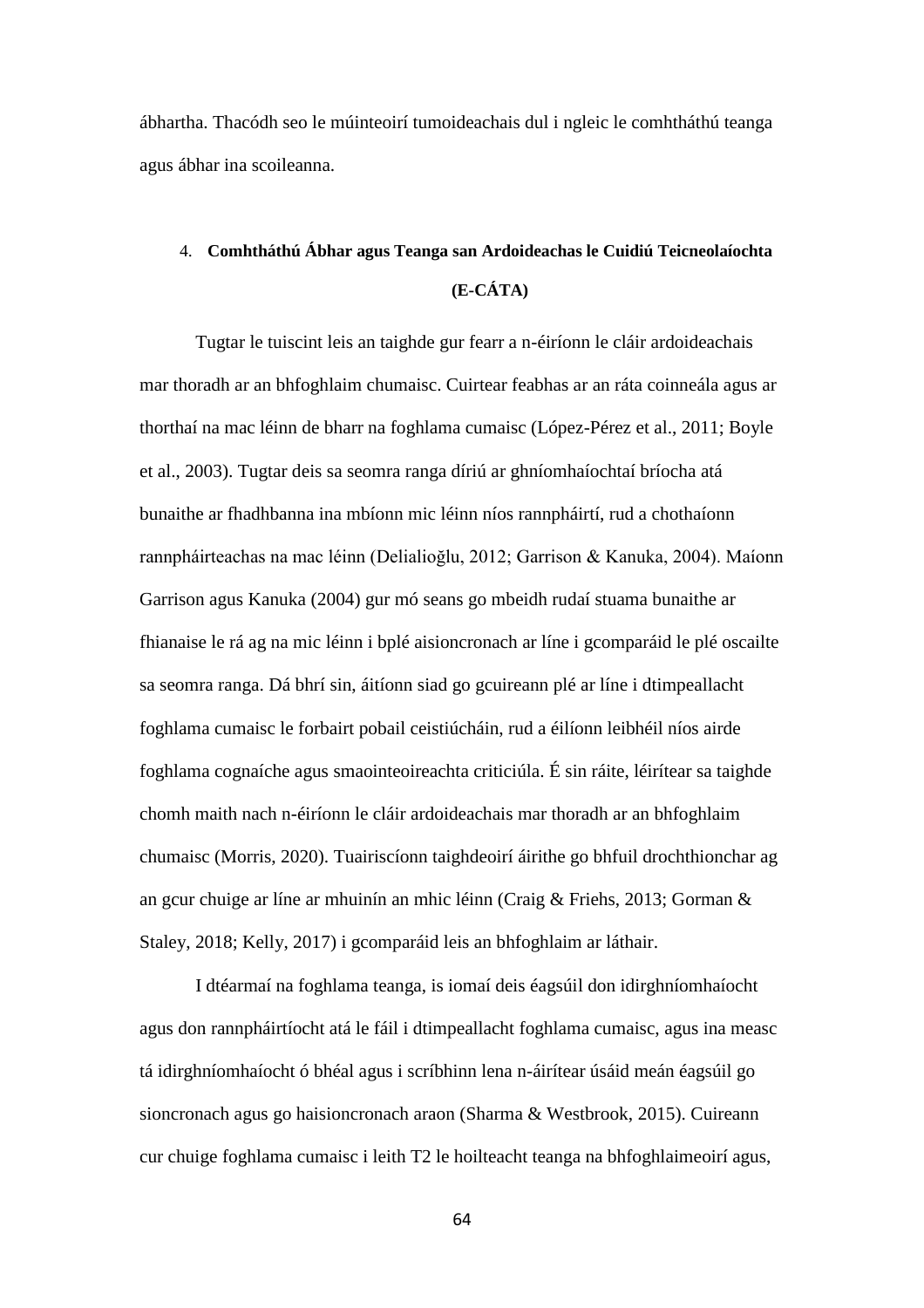chomh maith leis sin, soláthraíonn sé spreagadh maidir leis an bhfoghlaim fhéinstiúrtha neamhspleách agus spreagadh mar fhoghlaimeoirí (Banditvilai, 2016) agus cuireann sé ar ár gcumas tuilleadh eolais a fháil ar an gcaoi a ndéanann foghlaimeoirí T2 an teanga a shealbhú agus a úsáid i dtimpeallacht ríomhbhainistithe (McCarthy, 2016). Ina theannta sin, leis an bhfoghlaim teanga le cuidiú teicneolaíochta, cuirtear ar chumas múinteoirí cur chuige i leith na foghlama teanga a dhearadh atá níos solúbtha agus níos dírithe ar mhic léinn, rud a spreagann an neamhspleáchas, an machnamh agus scileanna taighde (Poon, 2013).

Ag cuimhneamh ar an rath sin, cruthaíodh timpeallacht foghlama cumaisc don staidéar seo. Ba é an aidhm a bhí leis cumasc comhlántach de chomhtháthú ábhar agus teangacha a dhearadh chun freastal ar riachtanais na múinteoirí tumoideachais i mbun cleachtaidh ar bhealach oiriúnach cruthaitheach. Bhí an aidhm sin fréamhaithe i dtorthaí foghlama an chláir, agus i riachtanais, inniúlachtaí agus roghanna foghlama na mac léinn. Ina theannta sin, cuireadh bonn eolais faoin dearadh oideolaíoch as ar tháinig comhtháthú na haidhme agus na hoideolaíochta. Sa chéad mhír eile, tugtar sonraí ar an gcaoi ar dearadh CÁTA agus ar cuireadh i bhfeidhm é ar chlár iarchéime in ollscoil Éireannach.

### **5. Comhthéacs an Staidéir**

Mar iarracht chun dul i ngleic leis riachtanais ghairmiúla aitheanta an tumoideachais lán-Ghaeilge agus Gaeltachta agus le riachtanais eile nach iad, dearadh clár CÁTA hibrideach iarchéime in institiúid ardoideachais i bPoblacht na hÉireann. Dírítear ann ar oideolaíocht agus ar theoiric an tumoideachais agus an dátheangachais, agus déantar tagairt shainiúil do na riachtanais forbartha gairmiúla agus do na hinniúlachtaí teanga a bhíonn ag múinteoirí i scoileanna lán-Ghaeilge agus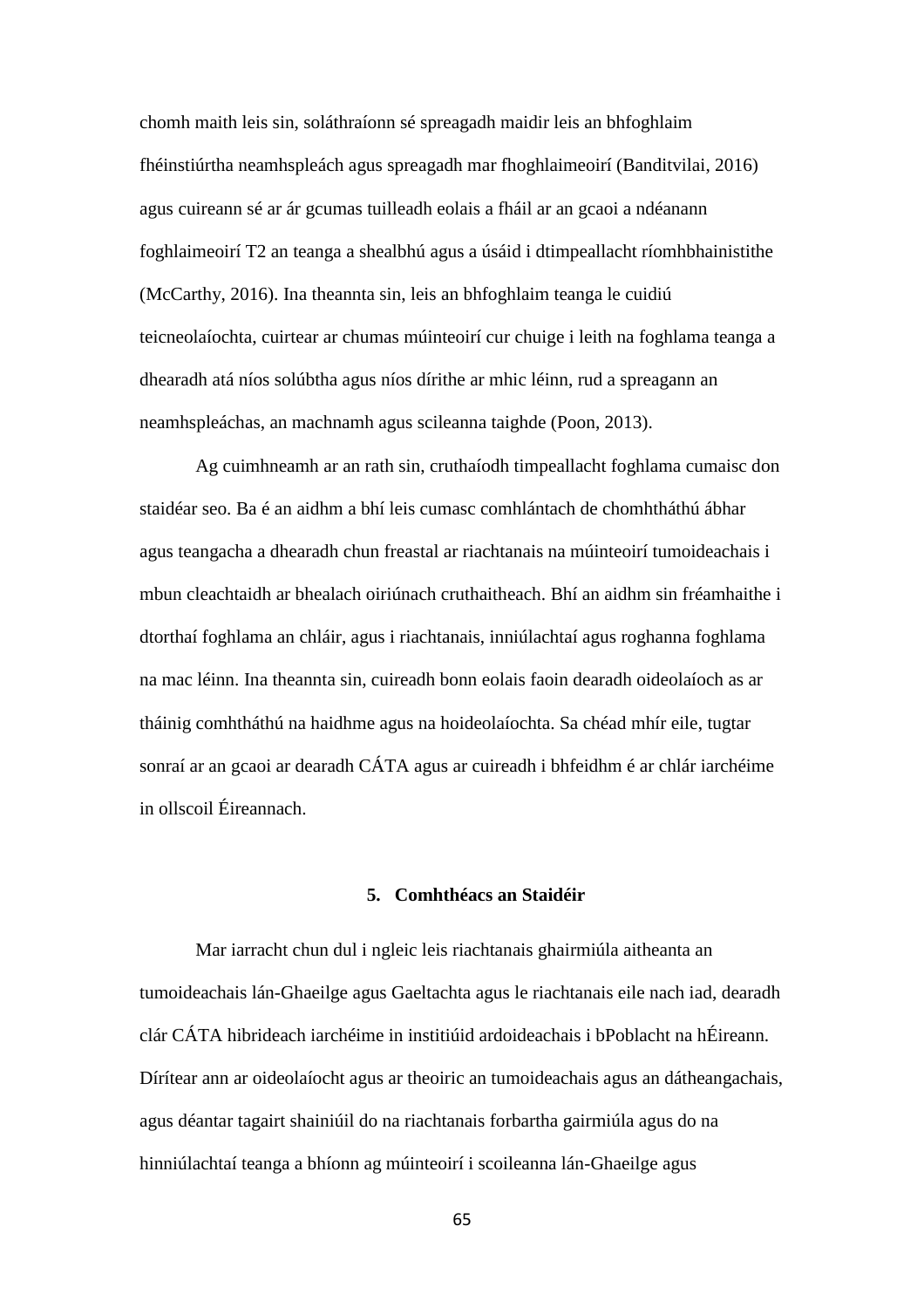Gaeltachta. Dá bhrí sin, cuirtear béim ar leith ann ar eolas ar an ábhar a shealbhú agus ar inniúlacht sa dara teanga a fhorbairt ag an am céanna le dearadh foghlama cumaisc. Aidhm bhunúsach leis an gclár is ea an dea-chleachtas maidir le CÁTA a léiriú agus, dá réir sin, cur ar chumas na mac léinn a dtuiscintí agus a gcleachtais a athrú ó bhonn agus a shaibhriú maidir le comhtháthú ábhar agus teanga ina gcomhthéacsanna tumoideachais féin.

Úsáideadh straitéisí seachadta ar líne (idir aisioncronacha agus sioncronacha) chun an fhoghlaim ábhair a chothú agus a shaibhriú tríd an teagasc teanga, agus chun an fhoghlaim teanga a chothú agus a shaibhriú tríd an teagasc ábhair (i.e. E-CÁTA). Leis an dearadh teagaisc, cinntíodh go ndearnadh na gníomhaíochtaí ábhair bunaithe ar theanga agus na gníomhaíochtaí teanga bunaithe ar ábhair a chomhtháthú ar bhealach solúbtha, bríoch, inrochtana agus cuimsitheach. Dearadh réimse éagsúil tascanna foghlama le cuidiú teicneolaíochta agus baineadh an-úsáid astu ar bhealaí straitéiseacha ilghnéitheacha chun na torthaí inmhianaithe atá léirithe i dTábla 1 thíos a bhaint amach. Ar an gcaoi sin, gineadh an fhoghlaim chun an bonn eolais, na tuiscintí doimhne agus na príomhinniúlachtaí a bhíonn ag teastáil ó oideoirí san oideachas lán-Ghaeilge agus Gaeltachta a fhorbairt.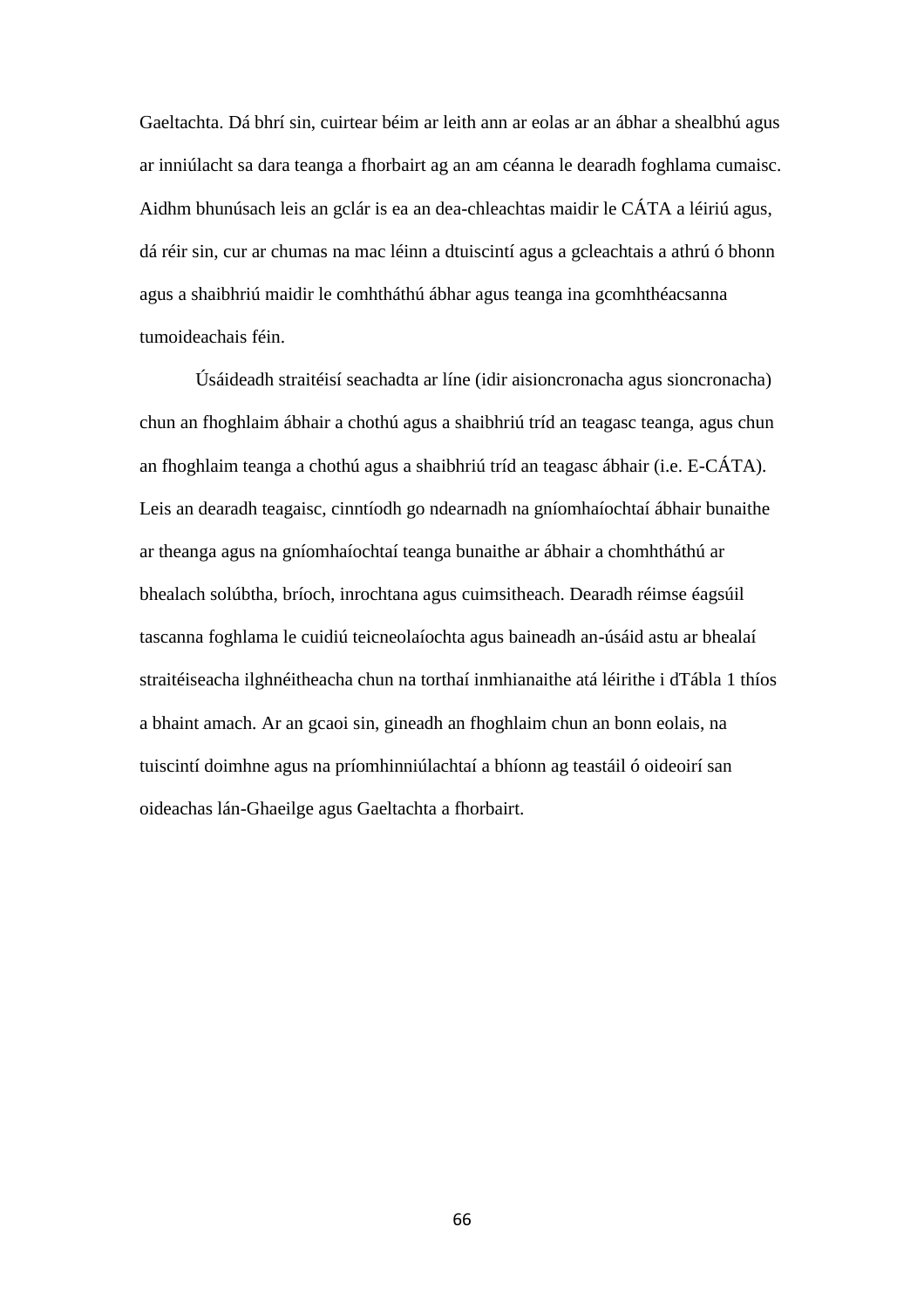# **Tábla 1**

# *Cuspóirí agus Gníomhaíochtaí an Teagaisc, na Foghlama agus an Mheasúnú a*

# *bhfuil an Teicneolaíocht Ionsuite Ann*

| Cuspóir                                                                                                                                                   | Gníomh a bhfuil an teicneolaíocht ionsuite ann                                                                                                                                                                                                                                                                                                                                                                                                                                                                                                                                                                                                                                                                          |
|-----------------------------------------------------------------------------------------------------------------------------------------------------------|-------------------------------------------------------------------------------------------------------------------------------------------------------------------------------------------------------------------------------------------------------------------------------------------------------------------------------------------------------------------------------------------------------------------------------------------------------------------------------------------------------------------------------------------------------------------------------------------------------------------------------------------------------------------------------------------------------------------------|
| Machnamh, measúnú grinn<br>agus forbairt ghníomhach a<br>dhéanamh ar inniúlachtaí<br>teanga                                                               | Féinphróifíl<br>mhachnamhach<br>bunaithe<br>$\bullet$<br>ar<br>fhianaise a chomhlánú maidir lena n-eispéiris ar<br>fhoghlaim T <sub>2</sub><br>Plean forbartha teanga atá bunaithe ar shonraí<br>agus atá ailínithe le Comhchreat Tagartha na<br>hEorpa um Theangacha (Comhairle na hEorpa,<br>2001) a cheapadh<br>Ríomhphunann teanga a fhorbairt agus tabhairt<br>faoi fhoghlaim teanga fhéinrialaithe le OneNote                                                                                                                                                                                                                                                                                                     |
| Staidéar a dhéanamh ar an<br>tumtheagasc, ar an<br>tumfhoghlaim agus ar an<br>taighde, agus feasacht agus<br>eolas a chur ar an teanga ag<br>an am céanna | Podchraoladh a chruthú mar fhreagra ar cheist<br>$\bullet$<br>choiteann a chuirtear ar oideoirí lán-Ghaeilge go<br>phróiseas<br>minic,<br>tabhairt<br>faoi<br>agus<br>piarmheasúnaithe<br>Freagraí a chur isteach ar chiorcail litríochta<br>bunaithe ar liosta léitheoireachta sannta ar<br>Padlet<br>Cur i láthair PowerPoint nó Prezi a fhorbairt ar<br>théama ar leith ar ar féachadh sa rang chun<br>forbairt ghairmiúil<br>fáil<br>a chur<br>ar<br>do<br>chomhghleacaithe sa scoil<br>Tabhairt faoi theagasc, measúnú agus aiseolas i<br>measc piaraí i bhfóraim phlé<br>Iniúchadh a dhéanamh ar oideolaíocht an<br>tumoideachais agus léargais agus eispéiris a<br>roinnt ar sheimineáir ghréasáin shioncronacha |
| Feabhas a chur ar<br>inniúlachtaí digiteacha,<br>agus an ginchumas teanga<br>agus foghlaim an ábhair a<br>spreagadh ag an am céanna                       | Blag comhoibríoch a fhorbairt chun aonad<br>$\bullet$<br>ábharbhunaithe a léiriú agus a mheas ina<br>gcuimsítear béim ar ghné shainaitheanta den<br>teanga a mbíonn fadhb ag foghlaimeoirí T2 ina<br>leith<br>Vicí a dhearadh chun cur síos, anailís agus critíc<br>a dhéanamh ar shamhlacha tumoideachais i<br>gcomhthéacsanna idirnáisiúnta éagsúla<br>Póstaer digiteach a chur i láthair bunaithe ar<br>théama ar leith a chonacthas sa rang<br>Tuairimí a chur ar fáil i bpodchraoltaí ar an<br>bhfoghlaim ábhair agus teanga                                                                                                                                                                                       |
| <b>Tabhairt faoin bhfoghlaim</b><br>teanga chomhoibríoch,<br>próiseáil chognaíoch agus                                                                    | Páirt a ghlacadh i bplé a bhaineann le cúrsaí<br>teanga atá níos airde ná an leibhéal reatha                                                                                                                                                                                                                                                                                                                                                                                                                                                                                                                                                                                                                            |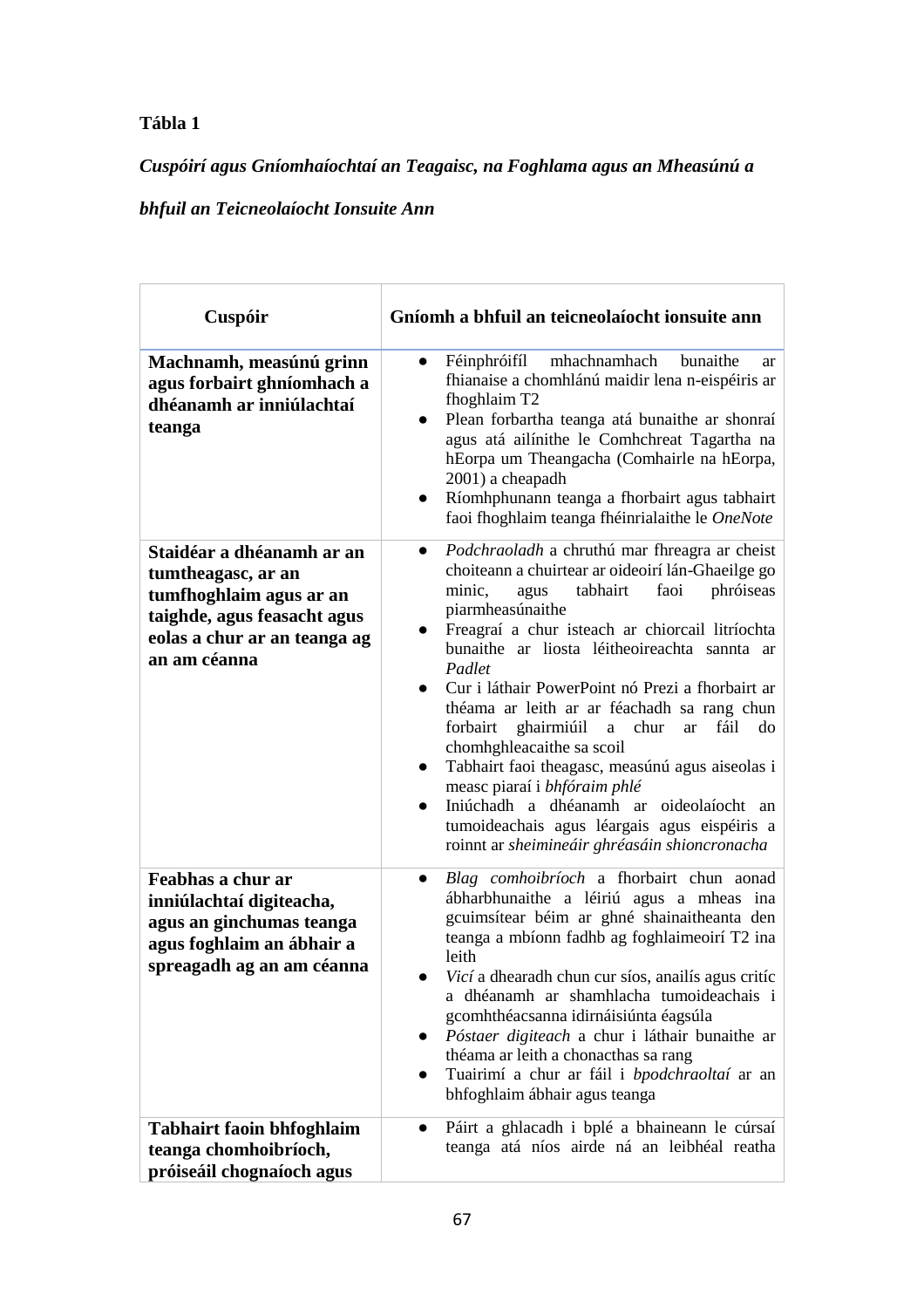| idirghníomhú sioncronach<br>agus aisioncronach                                                                                                                                                                                         | inniúlachta ar fhóraim phlé agus i seimineáir<br>ghréasáin shioncronacha<br>Aiseolas ceartaitheach ar an bpointe a chur ar fáil<br>$\bullet$<br>sa rang trí Poll Everywhere<br>Féinmheasúnú agus machnamh a dhéanamh ar<br>$\bullet$<br>an bhforbairt teanga trí quizeanna ar líne<br>Gluaiseanna teicniúla a chur le chéile go<br>$\bullet$<br>comhoibríoch                                                                                                                                                                                                          |
|----------------------------------------------------------------------------------------------------------------------------------------------------------------------------------------------------------------------------------------|-----------------------------------------------------------------------------------------------------------------------------------------------------------------------------------------------------------------------------------------------------------------------------------------------------------------------------------------------------------------------------------------------------------------------------------------------------------------------------------------------------------------------------------------------------------------------|
| Acmhainní digiteacha atá<br>dírithe ar an ábhar agus ar<br>an teanga a aimsiú, a<br>chruthú agus a roinnt                                                                                                                              | Acmhainní agus smaointe a roinnt agus a aimsiú<br>$\bullet$<br>ar Twitter agus ar fhóraim phlé<br>Acmhainní a chruthú, aiseolas a chur ar fáil<br>orthu, agus anailís agus measúnú a dhéanamh<br>orthu le ríomhphunainn chomhroinnte                                                                                                                                                                                                                                                                                                                                  |
| Leas a bhaint as aiseolas<br>spriocdhírithe tráthúil chun<br>a ndul chun cinn ó thaobh<br>teanga de a mheas agus a<br>bheachtú                                                                                                         | Páirt a ghlacadh i seisiúin chomhdhála aonair ar<br>$\bullet$<br>líne maidir le cúrsaí teanga ar Adobe Connect<br>faoi<br>fhéinmheasúnú<br>Tabhairt<br>agus<br>$\bullet$<br>monatóireacht a dhéanamh ar an dul chun cinn ó<br>thaobh scileanna agus inniúlachtaí teanga leis an<br>uirlis féinmheasúnaithe atá mar chuid den<br>Chomhchreat Tagartha<br>Féinmheasúnú a dhéanamh ar thascanna lena<br>$\bullet$<br>mbaineann comhtháthú ábhar agus<br>teanga<br>bunaithe ar na rúibricí in Turnitin<br>Páirt a ghlacadh i bpiarmheasúnú agus in<br>aiseolas trí Padlet |
| Peirspictíocht agus tuiscint<br>dhomhanda a fhorbairt ar<br>inniúlachtaí éigeantacha<br>teanga agus oideolaíochta<br>na múinteoirí san oideachas<br>lán-Ghaeilge                                                                       | Tuiscintí a léiriú, agus léargais, eispéiris agus<br>$\bullet$<br>machnamh a roinnt le saineolaithe idirnáisiúnta<br>ar an tumoideachas i seimineáir ghréasáin ar<br>Adobe Connect, agus foghlaim ó na saineolaithe<br>sin                                                                                                                                                                                                                                                                                                                                            |
| Pobal agus acmhainneacht<br>a neartú chun cur leis an<br>tumfhoghlaim agus an<br>tumtheagasc                                                                                                                                           | Ceisteanna a chur, soiléiriú a lorg agus tacaíocht<br>$\bullet$<br>a chur ar fáil ar Twitter agus ar fhóraim phlé<br>Gluaiseanna<br>teicniúla<br>fhorbairt<br>a<br>go<br>comhoibríoch<br>Naisc a chruthú agus machnamh a dhéanamh ar<br>an bhfoghlaim ar fhóraim phlé<br>Leabharliostaí anótáilte ar líne a thiomsú agus a<br>roinnt<br>Taifeadtaí ar an gcleachtas tumoideachais a chur<br>ar fáil, a roinnt, agus machnamh agus measúnú a<br>dhéanamh orthu ar bhlaganna                                                                                            |
| Cleachtais nuálacha<br>teagaisc, foghlama agus<br>mheasúnaithe maidir le<br>hábhar agus teanga a chur<br>chun cinn agus a leabú ina<br>gcomhthéacsanna scoile<br>agus foghlaim na Gaeilge a<br>athrú ó bhonn dá gcuid<br>foghlaimeoirí | Blaganna agus vicithe a chuimsiú mar uirlisí<br>$\bullet$<br>machnamhacha ábhair agus teanga sa teagasc<br>Anailís agus measúnú a dhéanamh ar dhioscúrsa<br>na ndaltaí trí phodchraoltaí a chruthú chun an<br>teanga ó bhéal a mheasúnú<br>Cur ar chumas na ndaltaí póstaeir dhigiteacha a<br>dhearadh chun an cruinneas teanga agus an<br>fhoghlaim ábhar a spreagadh                                                                                                                                                                                                |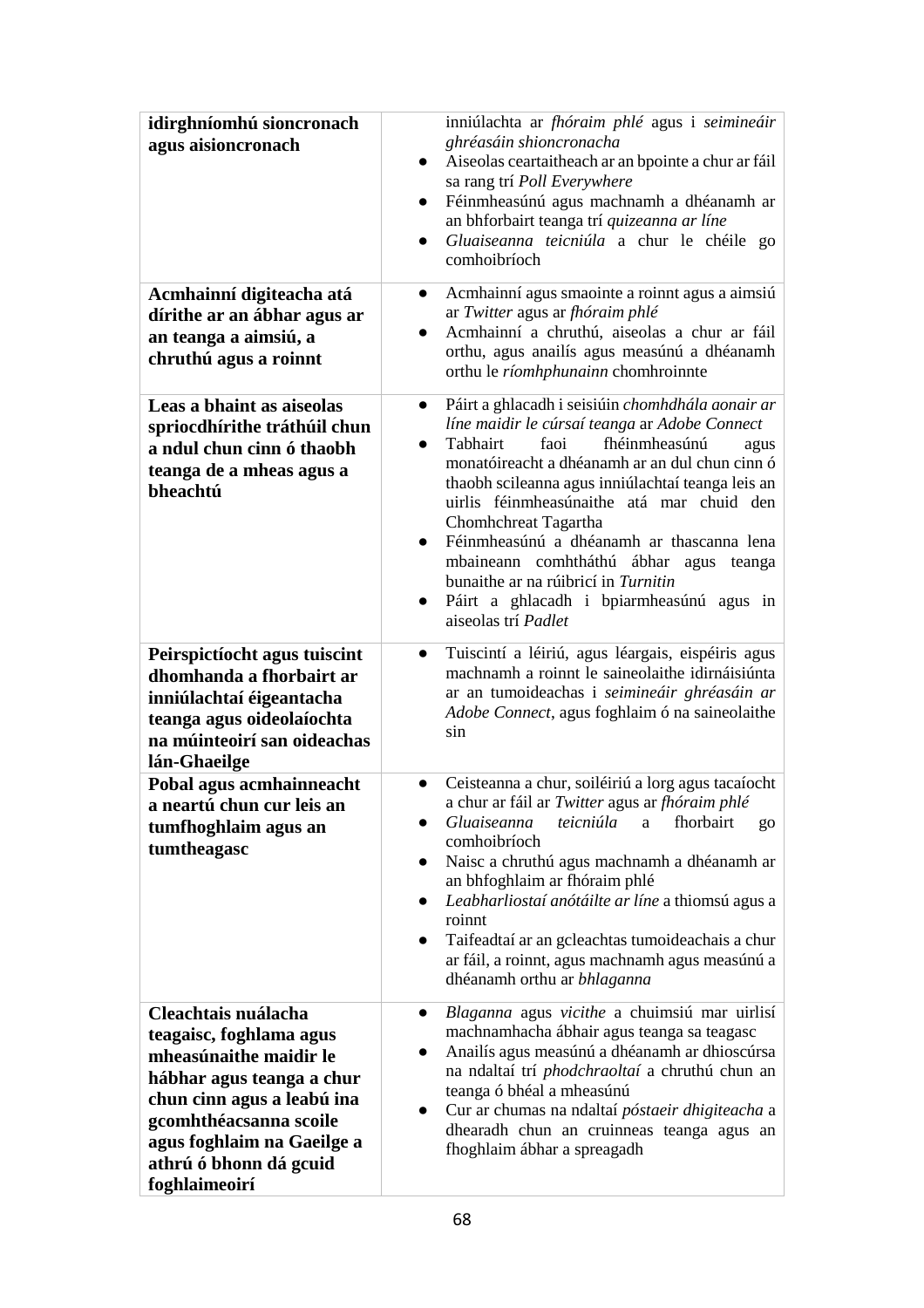#### **6. Modheolaíocht agus Modhanna**

Faoi mar a bhaintear triail as samhlacha agus teicneolaíochtaí bunaithe ar an ngréasán i dtimpeallachtaí foghlama, is gá eolas a fháil ar dhearcthaí, eispéiris agus torthaí na ndaltaí maidir leis an tionscnaimh sin. Sa staidéar seo, ina mbailíodh sonraí cáilíochtúla agus cainníochtúla ó fhoinsí éagsúla, féachadh ar a éifeachtaí a bhí cur chuige cumaisc maidir le foghlaim teanga ar comhtháthú ábhar agus teanga san ardoideachas (i.e. CÁTA) ó pheirspictíocht na mac léinn de. Chun léargais a fháil ar eispéiris na rannpháirtithe i rith an phróisis, díríodh sa taighde ar an gceist taighde seo a leanas: Cén tionchar atá ag E-CÁTA ar eispéiris na mac léinn? Seacht múinteoir lán-Ghaeilge is fiche a ghlac páirt sa staidéar. Bhí cúlra teanga éagsúil, eispéiris éagsúla teagaisc agus foghlama, riachtanais éagsúla, meonta éagsúla agus stíleanna foghlama éagsúla ag na múinteoirí sin. Sa chás-staidéar seo (Stake, 1995), baineadh leas as roinnt uirlisí bailithe sonraí chun iniúchadh a dhéanamh ar fhairsinge agus ar shaibhre thuiscintí, eispéiris agus fhoghlaim na rannpháirtithe. Féach Tábla 2 anseo thíos chun achoimre a fháil ar na modhanna bailithe sonraí a úsáideadh chun iniúchadh a dhéanamh ar an tionchar atá ag an dearadh foghlama cumaisc ar eispéiris na mac léinn.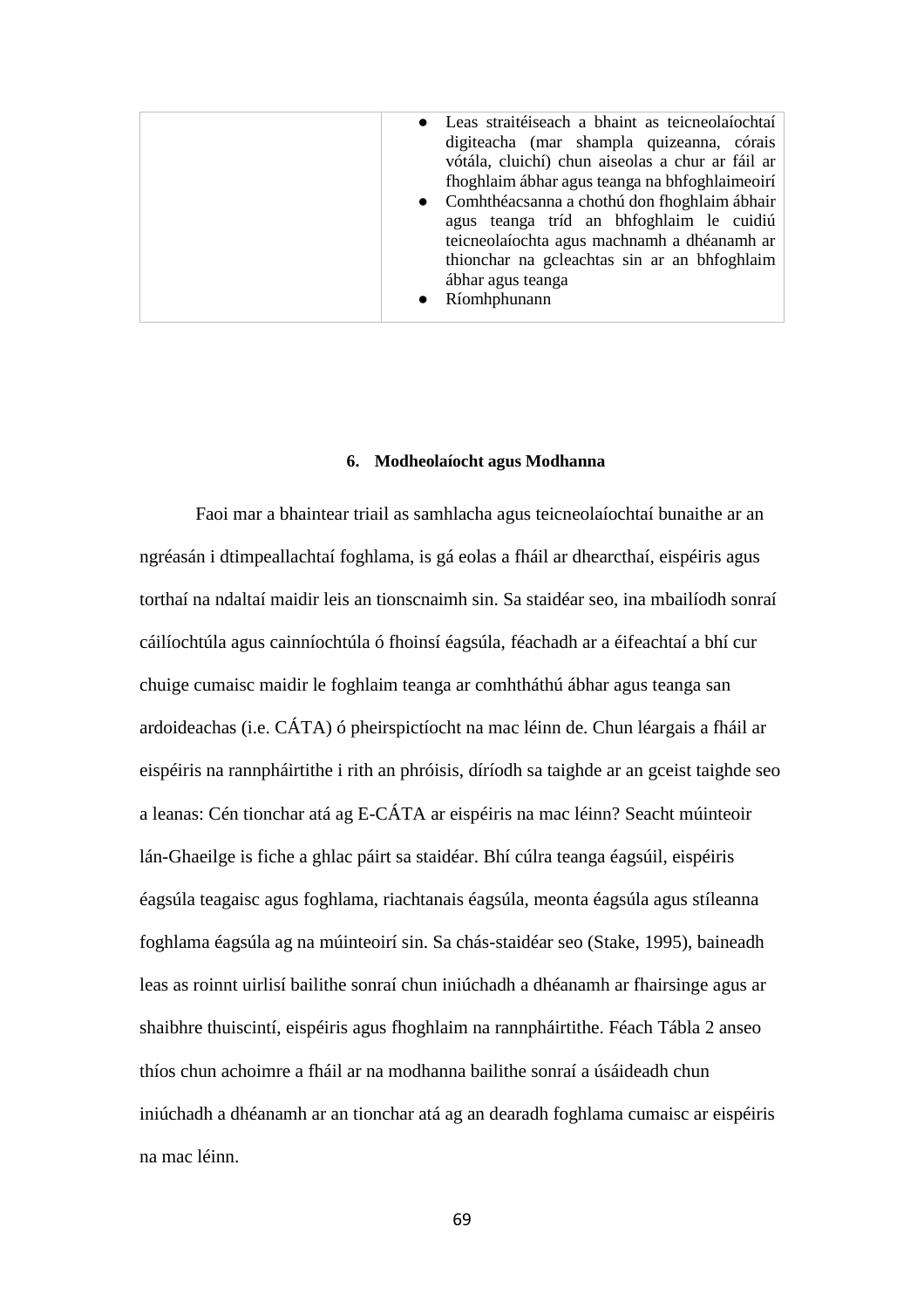# **Tábla 2**

*Modhanna Bailithe Sonraí a Úsáideadh chun Iniúchadh a Dhéanamh ar an Tionchar atá ag an Dearadh Foghlama Cumaisc ar Eispéiris na Mac Léinn.*

| Modh bailithe sonraí        | Mionsonraí                                              |
|-----------------------------|---------------------------------------------------------|
|                             |                                                         |
| Meastóireachtaí aonair ag   | Rinne gach mac léinn meastóireacht ar líne ag           |
| deireadh na modúl           | deireadh na modúl                                       |
| Meastóireacht na modúl le   | Reáchtáladh ceardlann le mic léinn gach seimeastar      |
| mic léinn ar an láthair     | chun meastóireacht a dhéanamh ar na modúil              |
| Fócasghrúpaí                | Rinneadh ceithre agallamh le fócasghrúpaí chun          |
|                             | sonraí a ghiniúint. Ceathrar mac léinn a bhí i ngach    |
|                             | fócasghrúpa.                                            |
| Obair na mac léinn          | Ina theannta sin, chuaigh na taighdeoirí i mbun anailís |
|                             | chórasach chriticiúil ar obair na mac léinn, mar        |
|                             | shampla tascanna ar líne agus ar an láthair             |
| Breathnóireacht ag          | Rinne na teagascóirí breathnóireacht leanúnach chun     |
| teagascóirí                 | an fhianaise go léir ar an bhfoghlaim agus ar an        |
|                             | gcomhar ar an láthair agus ar líne a bhailiú            |
| Nótaí na dteagascóirí ar an | Scríobhadh nótaí fairsinge ar an láthair freisin maidir |
| láthair                     | le himeachtaí de réir mar a tháinig siad chun cinn chun |
|                             | tacú leis na sonraí a bailíodh sa bhreathnóireacht      |
|                             | rannpháirteach.                                         |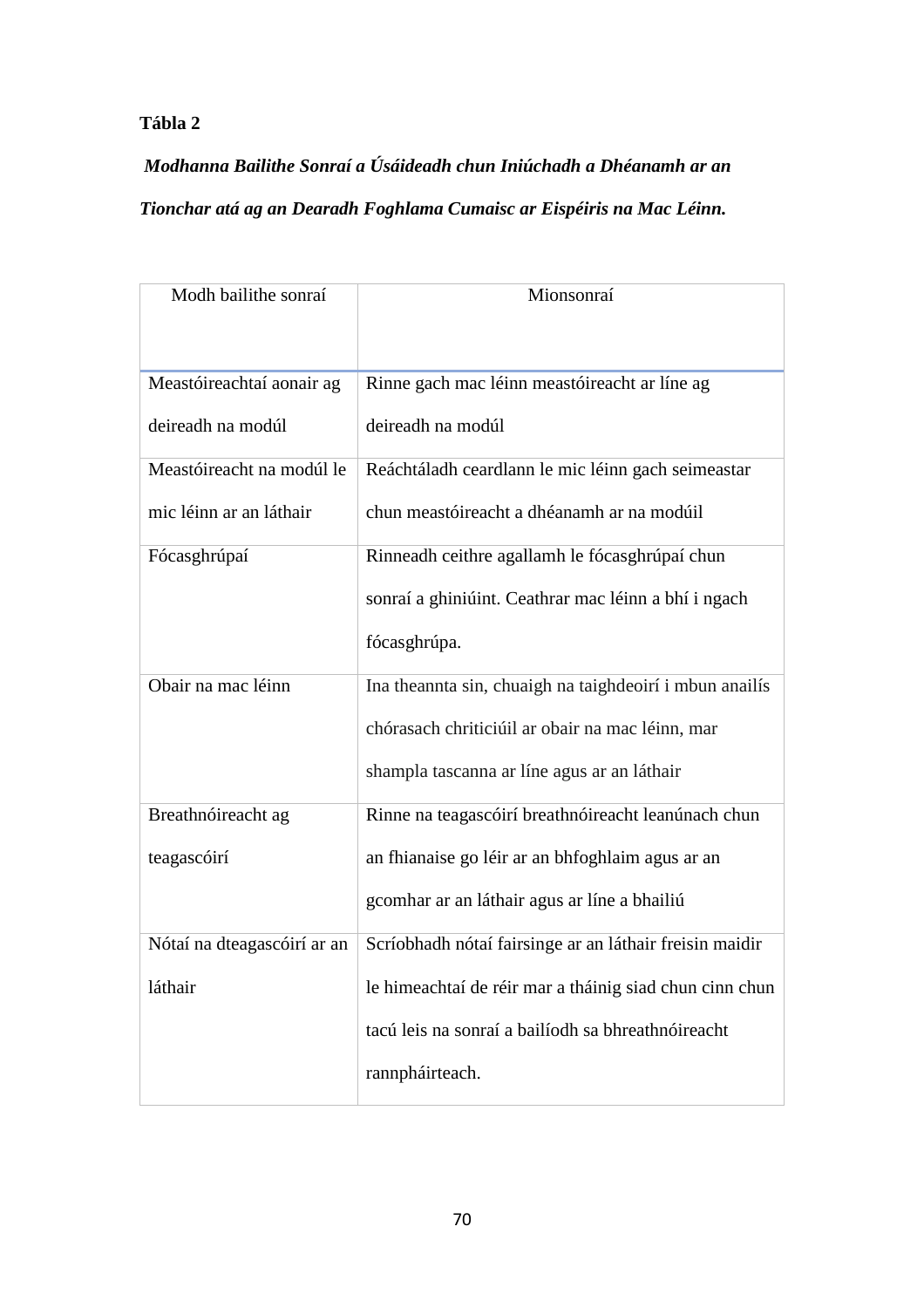Ar dtús, eagraíodh na hamhshonraí ina n-aonaid nádúrtha de shonraí gaolmhara a raibh baint acu lena chéile de réir cosúlachta. Cuireadh cóid mar lipéad ar na haonaid, mar shampla, spreagadh, machnamh, foghlaim, forbairt, comhroinnt agus plé. Rinneadh códú córasach trí na sonraí ar fad a léamh agus a athléamh. Trí iniúchtaí éagsúla ar an ngaol idir na haonaid sin, cinneadh go raibh cóid áirithe ina bhfo-thacair de chóid eile agus, dá bharr sin, cuireadh le chéile iad (Cohen et al., 2000). Leis an bpróiseas athghrúpála sin, cuireadh béim ar shaibhreas na sonraí toisc gurbh ann do ghaolta idir na haonaid agus ina measc. Daingníodh na téamaí mar thoradh ar dhréachtaí éagsúla a rinneadh de réir a chéile (Woods et al., 2000). Ar deireadh, rinneadh na téamaí lárnacha comhaontaithe i ndáil le heispéiris múinteoirí a bheachtú agus a lipéadú i gcomhthéacs an E-CÁTA — inspreagadh agus foghlaim fhéinrialaithe; acmhainneacht; pobal cleachtais. Neartaíodh iontaofacht na dtorthaí le triantánú thar na foinsí sonraí chun patrúin laistigh den tacar sonraí a dhearbhú (Skenton, 2004).

### **7. Torthaí**

Rinneadh eispéiris na rannpháirtithe a aicmiú de réir ceann de na trí théama seo a leanas: Inspreagadh agus foghlaim fhéinrialaithe a fhorbairt trí E-CÁTA; acmhainneacht na foghlama a chothú trí E-CÁTA; agus pobal cleachtais a ghríosadh trí E-CÁTA. Cuirtear dhá théama díobh sin, inspreagadh agus foghlaim fhéinrialaithe a fhorbairt trí E-CÁTA agus acmhainneacht na foghlama a chothú trí E-CÁTA, i láthair sa pháipéar seo.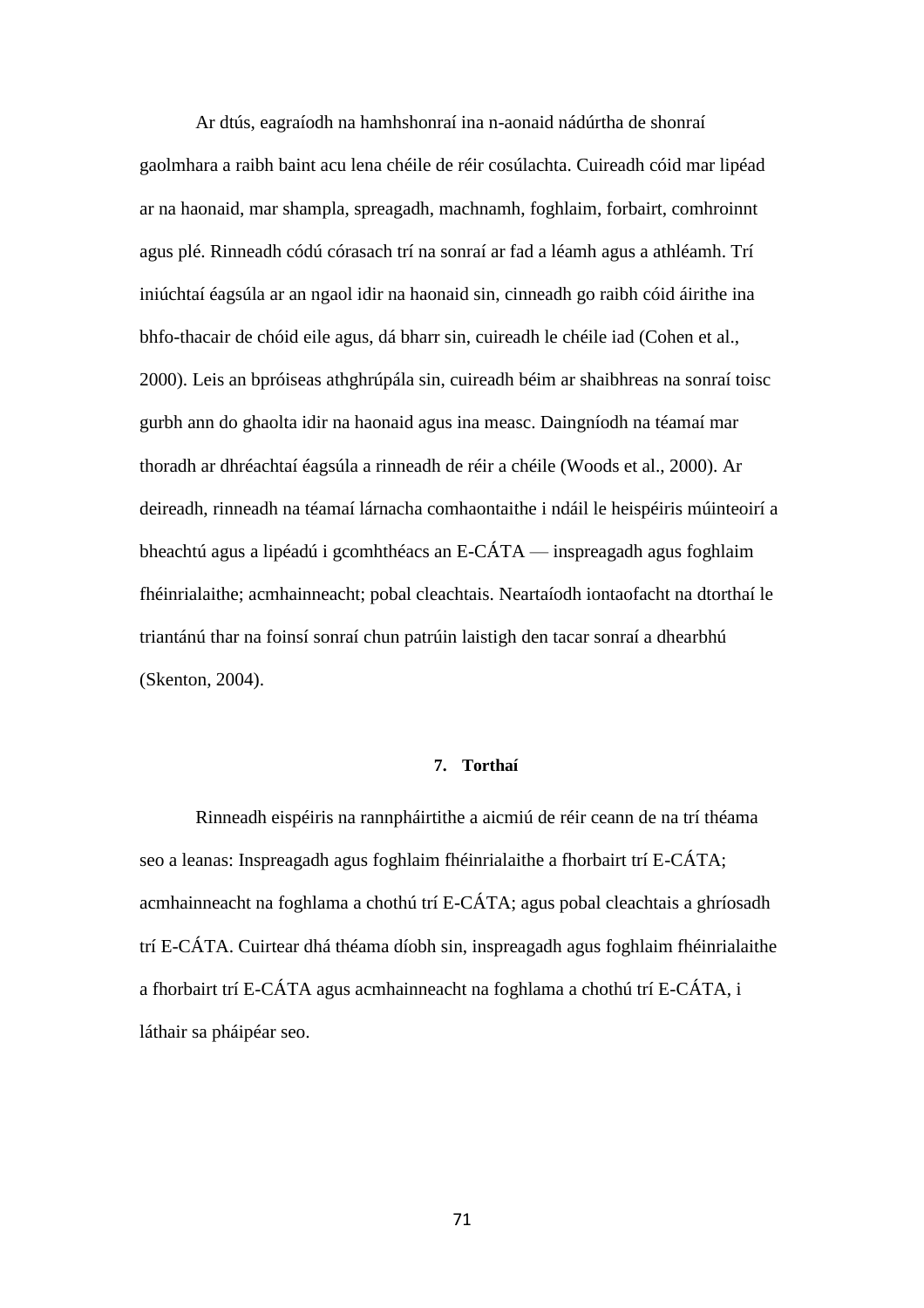### **7.1 Inspreagadh agus Foghlaim Fhéinrialaithe trí E-CÁTA**

Thuairiscigh mic léinn gur cuireadh béim níos mó ar an bhfoghlaim fhéinrialaithe ábhar agus teanga i dtimpeallacht le cuidiú teicneolaíochta inar cuimsíodh roinnt móid éagsúla i gcomparáid le soláthar aghaidh ar aghaidh sa seomra ranga. Mar thoradh ar dheiseanna foghlama teanga saincheaptha (mar shampla plean teanga atá ailínithe le Comhchreat Tagartha na hEorpa um Theangacha, ríomhphunann, aiseolas spriocdhírithe maidir le cúrsaí teanga, gluaiseanna teanga, Edchatie, $2$  seimineáir ghréasáin shioncronacha), cuireadh ar chumas na mac léinn gníomhaíochtaí foghlama sonracha a stiúradh iad féin chun bearnaí ina n-eolas féin a dhúnadh. Spreag sé sin na mic léinn chun an rath a bhaint amach san fhoghlaim teanga. Agus athbhreithniú á dhéanamh ar phleananna teanga aonair na mac léinn, shonraigh duine de na teagascóirí an méid seo a leanas:

Thug gach mac léinn faoi phróiseas machnamhach féinmheasúnaithe. Bhailigh siad fianaise ó réimse foinsí ar fud ábhar an chláir, rinne siad anailís bunaithe ar an gComhchreat Tagartha, agus cheap siad plean feabhais atá fréamhaithe ina n-eispéiris foghlama, a riachtanais, a meonta agus a stíleanna foghlama féin. Is gníomhaíochtaí dílse intomhaiste iad na gníomhaíochtaí pleanáilte go léir, agus cuireann siad ar chumas na bhfoghlaimeoirí úinéireacht agus freagracht a fhorbairt maidir lena bhfoghlaim féin. (Nótaí ó theagascóir ar an láthair)

Thug mic léinn le fios gur tacaíodh le neamhspleáchas na bhfoghlaimeoirí trí thascanna saincheaptha a bhí dírithe ar an ábhar agus ar an teanga. Tuairiscíodh chomh maith gur chabhraigh tascanna a bhí dírithe ar an mac léinn lenar cuireadh an fhoghlaim teanga agus an sealbhú ábhair chun cinn agus lenar tacaíodh leo (mar shampla blaganna, póstaeir dhigiteacha, podchraoltaí agus fóraim phlé):

 $\overline{a}$ 

<sup>&</sup>lt;sup>2</sup> Fóram plé Twitter dírithe ar chúrsaí oideachais.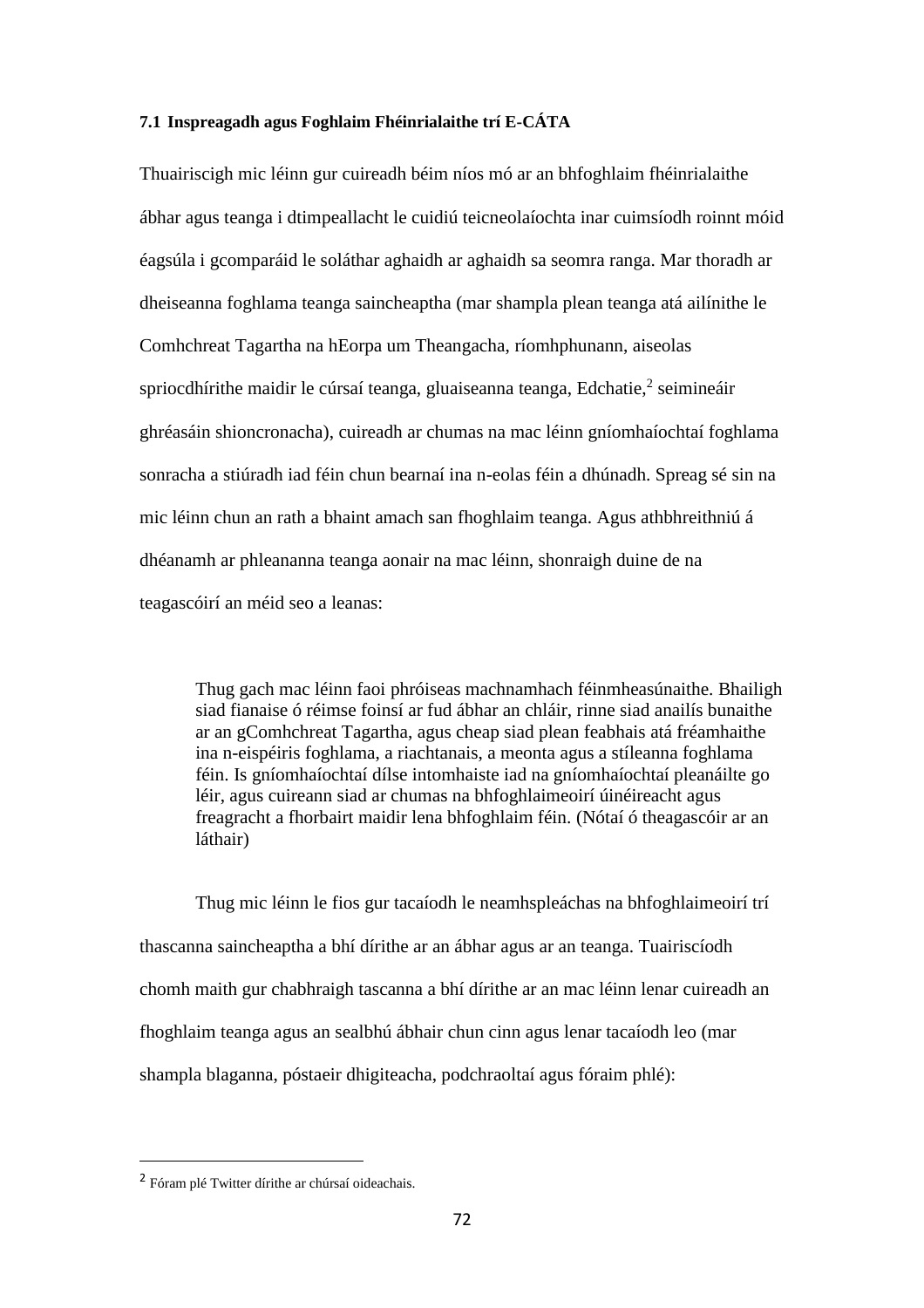Is tascanna spreagúla, fiúntacha agus bríocha iad na tascanna go léir. Spreag siad mé, thug siad deis dom mo chleachtas féin a phlé le comhghleacaithe, chuir siad ar mo chumas béim níos mó a chur ar an teanga i ranganna ábhair, agus thug siad an deis dom machnamh a dhéanamh ar mo chuid foghlama ábhar agus teanga féin agus ar mo chuid teagaisc. (Meastóireacht deireadh modúil, R.)

Cuireadh deiseanna dílse digiteacha ar fáil d'idirghníomhaíocht idir mic léinn, comhar, agus rannpháirtíocht ghníomhach chruthaitheach trí theicneolaíochtaí digiteacha. Spreag na deiseanna sin na mic léinn lena ndícheall a dhéanamh san eispéireas foghlama ábhar agus teanga, dul chun cinn a dhéanamh ar leibhéil dhifriúla agus ag luasanna difriúla, conairí pearsanta foghlama a leanúint agus cuspóirí pearsanta a bhaint amach (mar shampla plean teanga atá ailínithe le Comhchreat Tagartha na hEorpa um Theangacha, ríomhphunann, machnamh ar an gcleachtas oideolaíoch agus ar a bhfuil ar an liosta léitheoireachta). Thacaigh an t-eispéireas saibhriúcháin sin leis na mic léinn ar a gconair ina dhiaidh sin. Ina theannta sin chuir sé ar a gcumas gníomhaíochtaí foghlama ionchuimsithe a roghnú agus a chur i bhfeidhm ar bhealach cruthaitheach ina seomra ranga chun freastal ar an difreáil agus ar an bpearsantú san fhoghlaim ábhar agus teanga:

Thug an teicneolaíocht an t-am dom chun anailís, machnamh agus pleanáil a dhéanamh, aiseolas a fháil agus dul chun cinn a dhéanamh ar mo luas féin, ar m'aistear foghlama teanga féin agus ar mo thuiscintí nua ar an tumtheagasc agus ar an tumfhoghlaim. Eispéireas an-spreagúil a bhí ann, agus tá mo chuid teagaisc athraithe as éadan mar thoradh air. Cabhraigh an fhoghlaim nua sin liom freastal níos éifeachtaí ar riachtanais éagsúla mo chuid daltaí i dtéarmaí teanga agus ábhar sa tumoideachas agus spreag sé seo tuilleadh spreagadh ionam. (Meastóireacht na modúl le mic léinn ar an láthair, P.)

Tugtar le tuiscint leis sin go gcuireann cur chuige foghlama cumaisc i leith T2 leis an oilteacht teanga agus, chomh maith leis sin, soláthraíonn sé spreagadh maidir leis an bhfoghlaim fhéinstiúrtha neamhspleách agus mar fhoghlaimeoirí (Banditvilai,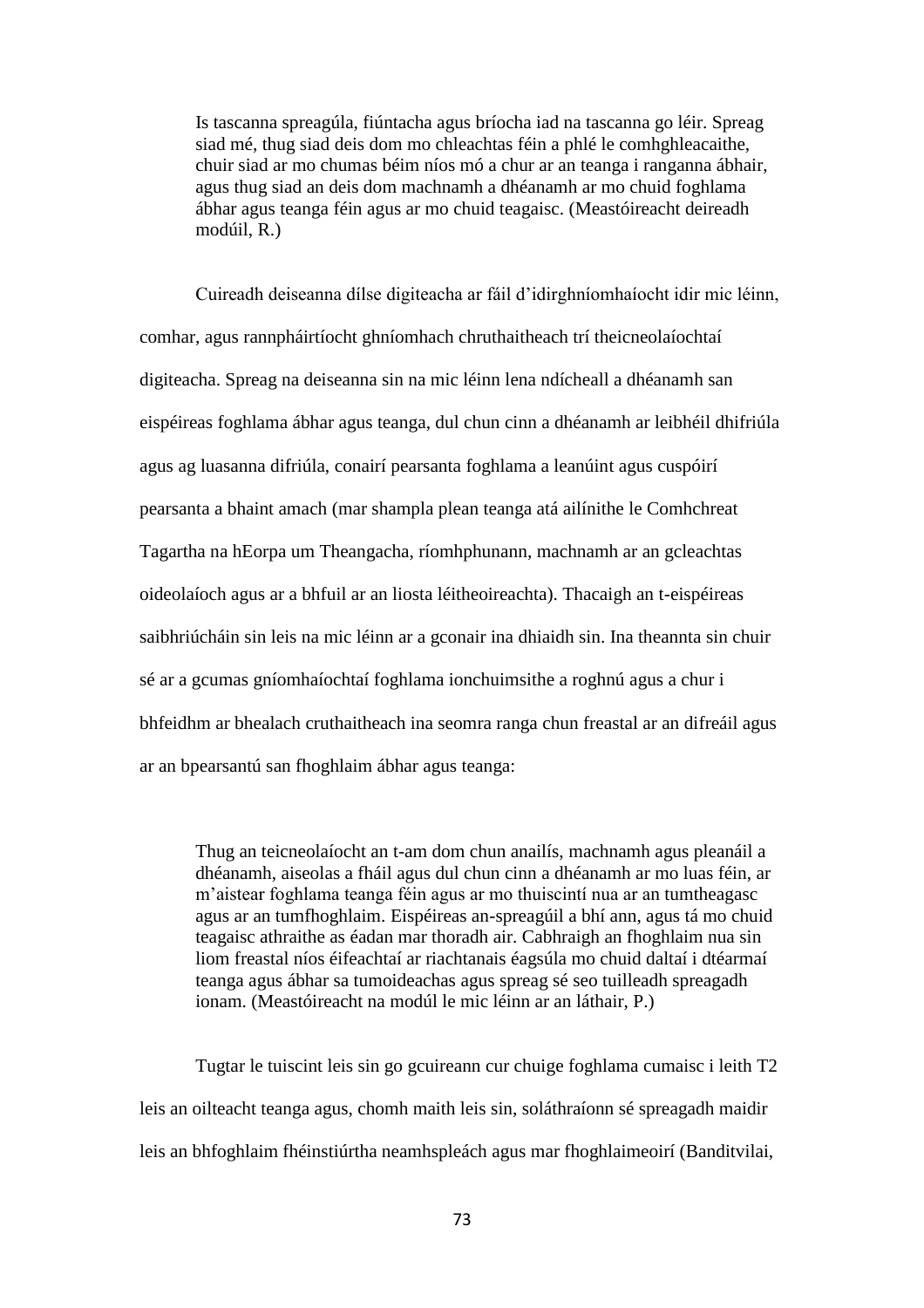2016). Ina theannta sin, chabhraigh dearadh E-CÁTA an staidéir seo leis na múinteoirí tumoideachais an t-ábhar agus an teanga a chomhtháthú sa teagasc agus freastal ar an difreáil ó thaobh teanga de ina seomra ranga. Is riachtanas gairmiúil práinneach é sin a tuairiscíodh i staidéir roimhe seo (Ó Ceallaigh, 2013; Ó Ceallaigh & Ní Shéaghdha 2017; Ó Ceallaigh et al., 2019).

## **7.2 Acmhainneacht na Foghlama a Chothú trí E-CÁTA**

Bhí mic léinn ag idirghníomhú lena chéile agus roinn siad a gcuid eolais agus scileanna (ríomhphunainn roinnte, gluaiseanna teanga, fóraim phlé, Edchatie, Twitter) chun cuspóirí sonracha saincheaptha a bhaint amach san fhoghlaim ábhar agus teanga. Trí dhul i mbun friotal nua i ngníomhaíochtaí atá bunaithe ar ábhar, cuireadh feasacht teanga na bhfoghlaimeoirí chun cinn:

**J.:** Bíonn deiseanna agat tú féin a chur in iúl sa teanga i réimse mór formáidí éagsúla, mar shampla blaganna, podchraoltaí, an focal scríofa agus obair le piaraí. Is iontach go deo é. Bíonn an teanga in úsáid ag gach aon chill sa chorp. Fiú agus na meáin shóisialta agus Twitter in úsáid againn, bímid ag faire i gcónaí. Ok, céard a déarfaidh mé? Bíonn an teanga á próiseáil agat, bíonn tú á sú isteach, bíonn tú á cloisteáil, bíonn tú á léamh, agus bíonn tú á húsáid freisin. Mar sin, feabhsaíonn sé do chumas san fhoghlaim teanga.

**S.**: Sea – tagaim leat ansin. Tagann feabhas ar an bhfeasacht teanga agus ar do chumas chun dul i ngleic leis an ábhar. (Fócasghrúpa 3)

Léirítear sa taighde go gcuireann plé aisioncronach ar líne deis ar fáil do mhic léinn machnamh agus anailís a dhéanamh ar theanga ar mhaithe le rudaí stuama bunaithe ar fhianaise a chur in iúl i gcomparáid le plé oscailte sa seomra ranga (Garrison & Kanuka, 2004). Tuairiscíonn na teagascóirí an rud céanna ina gcuid breathnóireachta. Léirigh na mic léinn eolas follasach ar léacsacan sainiúil, ar an ngramadach agus ar an tséimeantaic (i.e. eolas faisnéiseach) agus ar úsáid teanga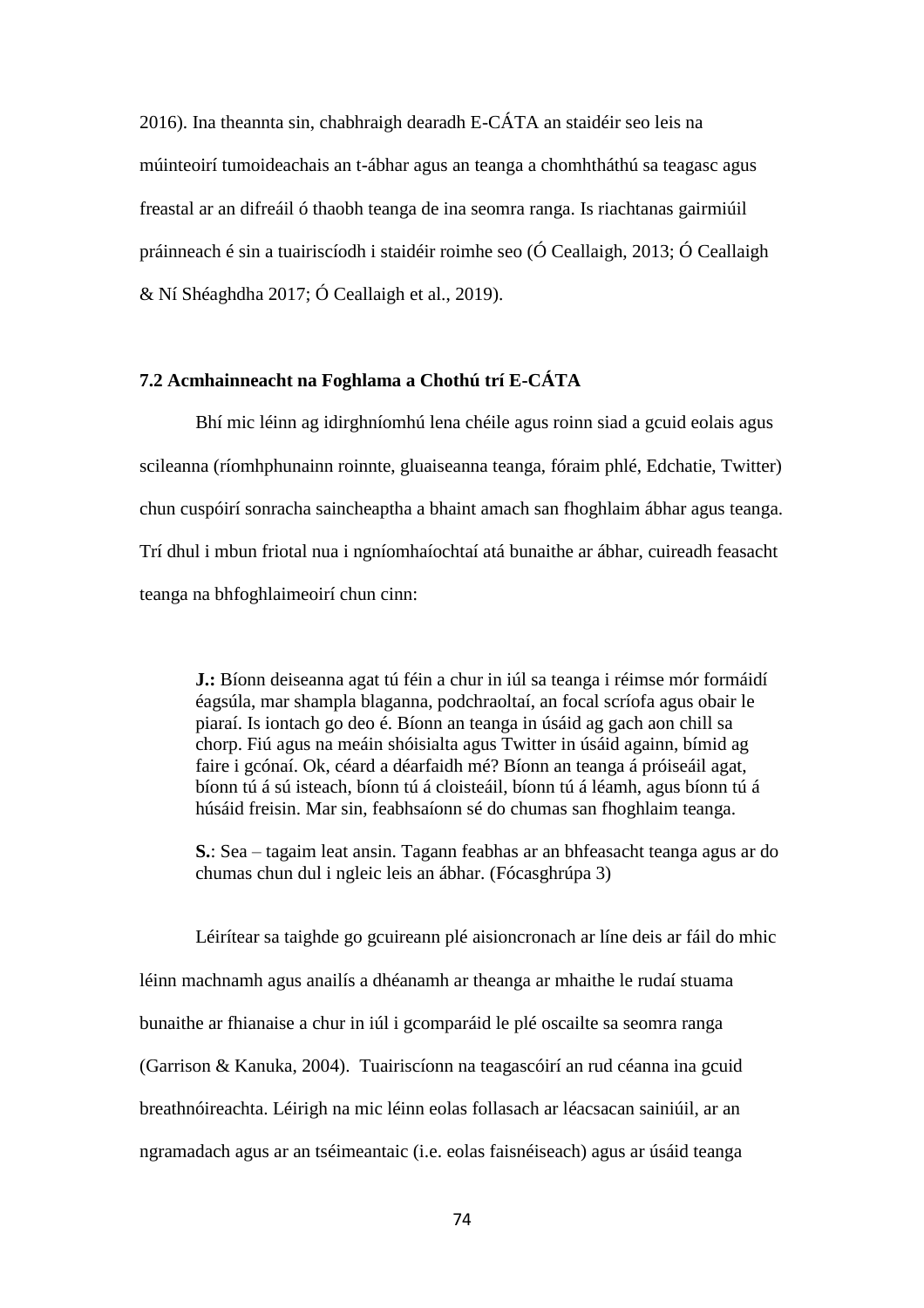mhachnamhach, fhreagrúil agus fhéinstiúrtha sa phlé aisioncronach ar líne. Dá bhrí sin, tá sé de chumas ag E-CÁTA tacú le hardscileanna agus le hardinniúlachtaí teanga na múinteoirí tumoideachais.

Chuir rannpháirtithe in iúl gur chuir sé sin ar a gcumas eispéiris foghlama ábhar agus teanga a roinnt idir comhghleacaithe ina scoil féin agus acmhainneacht scoile uile a neartú. Rinne siad cur síos freisin ar an gcaoi a gcothaíonn siad acmhainneacht ina seomra ranga chun feasacht teanga na bhfoghlaimeoirí, straitéisí foghlama, léiriú cruthaitheach agus eolas gairmiúil a chur chun cinn trí theicneolaíochtaí digiteacha.

**C.:** Téim ar scoil gach maidin Luain, agus bíonn rud nua agam chun mo chleachtas féin a shaibhriú i dtéarmaí teicneolaíochta, tuiscintí nó teanga. Tugann sé sin an misneach dom mo chleachtas féin a phlé leis an bhfoireann agus aiseolas a fháil uathu. Tugann sé an misneach dom freisin triail a bhaint as rudaí nua sa rang, cur le mo scileanna teanga, agus – go háirithe – an teicneolaíocht a ionsú san fhoghlaim agus sa teagasc teanga…

**E.:** Go díreach – b'iontach an chaoi ar sníodh an teicneolaíocht isteach san fhoghlaim ábhar agus teanga ar an gcúrsa seo – blaganna a scríobh, podchraoltaí agus póstaeir dhigiteacha a chruthú, srl. Bainim leas as na teicnící sin i mo theagasc féin anois, agus roinn mé iad le comhghleacaithe liom ar an scoil freisin. Is ga dúinn go léir é sin a dhéanamh chun dul ar aghaidh sa tumoideachas… (Fócasghrúpa 1).

Cothaíodh inniúlachtaí na mac léinn mar thoradh ar acmhainní digiteacha (mar shampla podchraoltaí, póstaeir dhigiteacha) a chruthú agus a mhionathrú, ach chuir sé sin dúshlán rompu freisin a bheith ina n-úsáideoirí inniúla neamhspleácha den tumtheanga agus ina saineolaithe eolacha ar ábhar gaolmhar. Thuairiscigh na mic léinn go n-úsáideann siad na hinniúlachtaí digiteacha nua sin ansin chun beocht a chur ina gcleachtais oideolaíoch ina seomra ranga agus eispéiris tumfhoghlama a shaibhriú agus a athrú ó bhonn dá ndaltaí (mar shampla blaganna agus vicithe a chuimsiú mar uirlisí machnamhacha foghlama teanga, podchraoltaí a chruthú chun measúnú a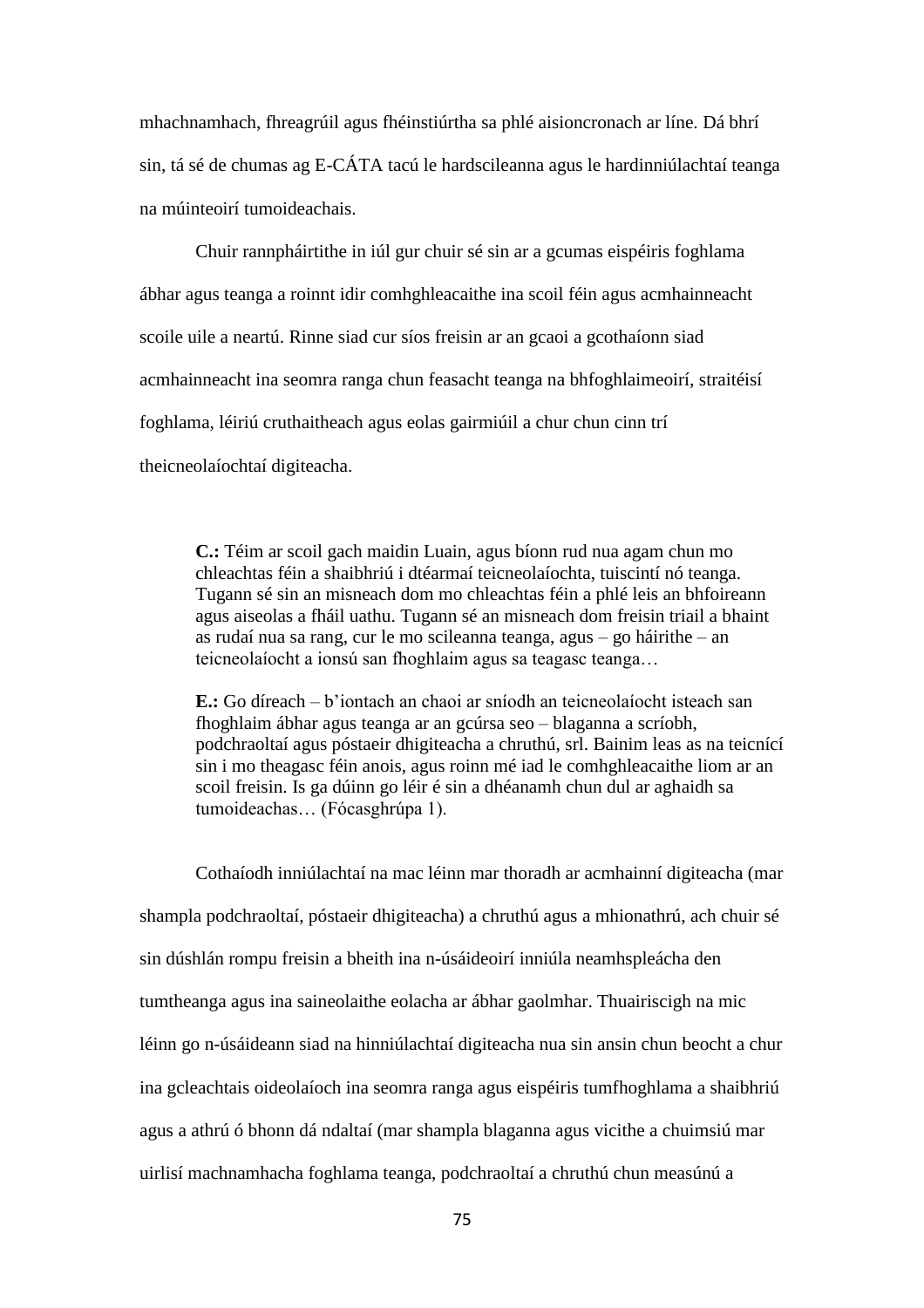dhéanamh ar an teanga ó bhéal, póstaeir dhigiteacha a dhearadh chun cruinneas teanga a spreagadh):

Mar fhoghlaimeoir teanga, mothaím go bhfuil athrú ollmhór tagtha ar an gcaoi a mbímid ag foghlaim ó thosaigh mé ar bhreis TF a úsáid. Is cinnte go dtéann sé i bhfeidhm ar an seomra ranga agus go bhfuil athrú tagtha ar mo chuid modheolaíochtaí teagaisc. Dhéanfainn gáire dá mba rud é go ndúirt duine liom bliain ó shin go mbeadh mo bhlag féin agam faoin am seo… Anois, scríobhaim an blag in éineacht le mo rang féin, agus tá siad ag éirí níos feasaí ar a bhfriotal i ranganna ábhar – agus tá greillí féinmheasúnaithe an Chomhchreata Tagartha in úsáid acu freisin… (Meastóireacht deireadh modúil, N.)

Cuireadh béim ar inniúlacht múinteoirí tumoideachais mar ábhar imní i líon mór staidéar roimhe seo (Nic Réamoinn 2017; Ní Thuairisg 2014; Ceallaigh et al., 2019; Ó Ceallaigh et al., 2020; Ó Treasaigh 2019; Uí Ainiféin, 2015). Is léir ó thorthaí an staidéir seo go gcabhraíonn E-CÁTA le múinteoirí an teanga a shealbhú agus a fhorbairt ar bhealach éifeachtach.

## **8. Conclúid**

Tugann na torthaí sin léargais uathúla dúinn ar an tionchar atá ag E-CÁTA ar eispéiris mac léinn i gclár iarchéime. Cothaíodh inspreagadh, neamhspleáchas agus rath na mac léinn, mar aon le pobal, acmhainneacht agus inniúlachtaí digiteacha. Ina theannta sin, léirigh mic léinn feasacht atá ag forbairt ar nádúr agus ar ról an chomhtháthaithe ábhar agus teanga sa teagasc agus san fhoghlaim sa tumoideachas. Spreag an fheasacht sin, mar aon le múscailt na freagrachta gairmiúla, an teagasc teanga bunathraitheach i ranganna ábhair agus cothaíodh an acmhainneacht agus an pobal sna comhthéacsanna tumoideachais sin. Aithnítear go bhfuil teorainneacha leis an taighde seo freisin – tá an sampla beag; níl deiseanna comparáide ann agus tá tréimhse an taighde gearr. Teorainn mhór amháin eile a bhaineann leis an staidéar seo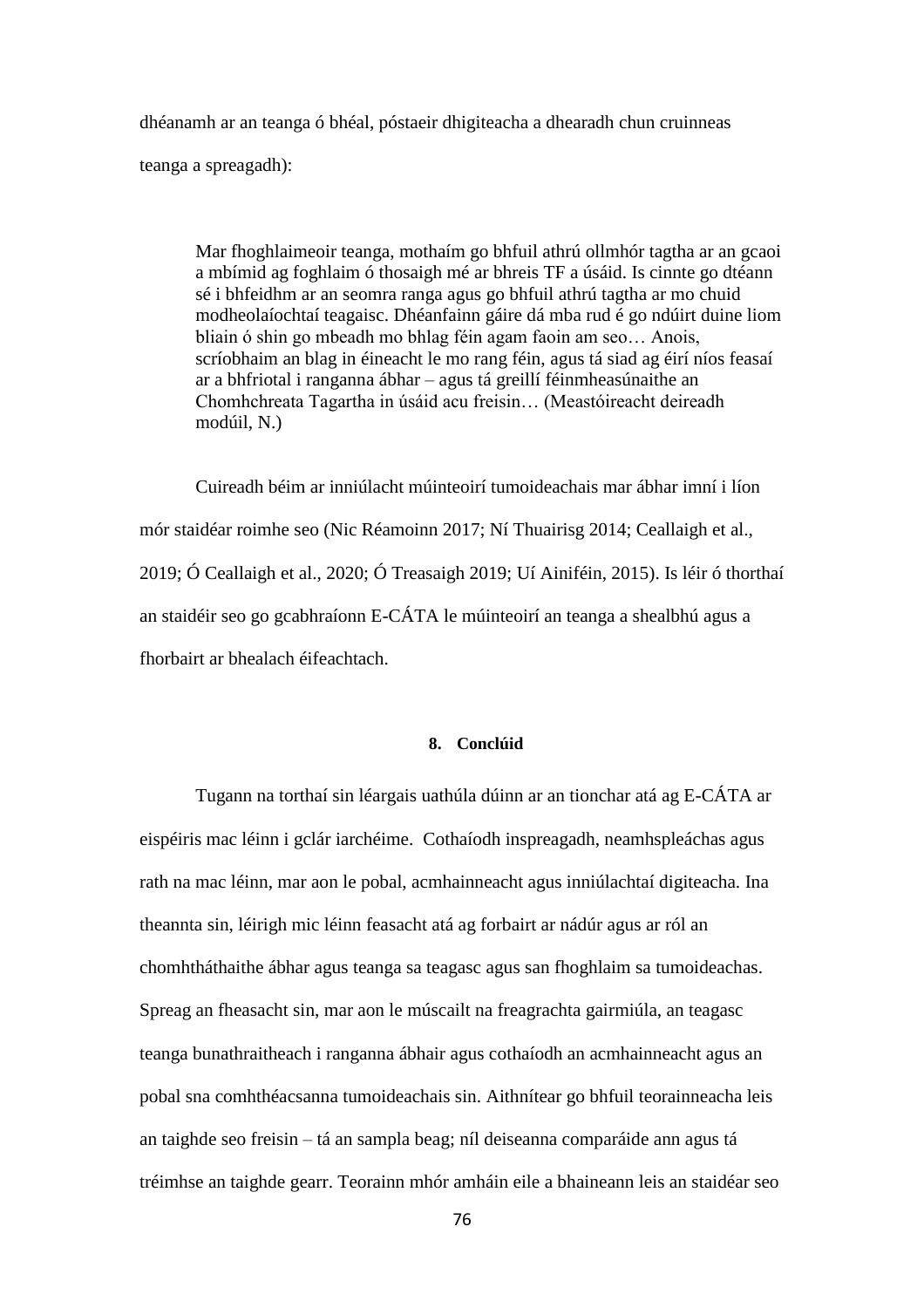ná go ndéantar anailís, mar an fhoinse sonraí is mó, ar fhéintuairiscí na mac léinn ar a bhfás gairmiúil féin (arna chothú ag tionscnamh E-CÁTA agus ar thuairimí na dteagascóirí ar an bhfás sin), seachas anailís ar na heispéiris féin. Rachadh sé go mór chun tairbhe an réimse dá dtabharfaí faoi thaighde eolaíoch breise chun anailís a dhéanamh ar na naisc maidir le cúis agus éifeacht de chur chuige E-CÁTA i leith forbairt inniúlacht teanga, gnóthachtáil acadúil, inniúlacht dhigiteach, neamhspleáchas foghlaimeoirí, inspreagadh agus pobal.

É sin ráite, tá eolas i dtorthaí an staidéir seo ar an gcaoi a mbíonn an teanga á sealbhú agus á húsáid i dtimpeallacht E-CÁTA na Gaeilge. Léirítear iontu freisin go bhfuil sé tábhachtach gníomhaíochtaí foghlama ábhar agus teanga a chur le chéile a bhfuil nasc idir iad agus eispéiris phearsanta agus stíleanna foghlama na mac léinn, a bhfuil samhlaíocht, comhroinnt agus dúshlán ag baint leo, agus lena gcuirtear chun cinn anailís, tabhairt faoi deara, machnamh, dul chun cinn, comhoibriú agus cumarsáid. Is iad seo a leanas na príomhthréithe a bhaineann le heispéiris foghlama E-CÁTA atá éifeachtach, faoi mar a léirítear sa staidéar seo iad: tá siad dílis, ábhartha agus bríoch; freastalaíonn siad ar an difreáil agus ar an bpearsantú; tá an scóip iontu spriocanna foghlama aonair a chomhtháthú le spriocanna agus fís teagaisc/scoile; tá feidhmeanna praiticiúla leo; cuimsítear aiseolas leo mar aon le deiseanna chun an obair a bheachtú; tá gné chomhoibríoch leo agus déanann siad machnamh ar an gcleachtas reatha agus múscailt feasachta a chur chun cinn. Tar éis na príomhthréithe a bhaineann le heispéiris foghlama E-CÁTA éifeachtacha a shainaithint, cuireann an staidéar seo feabhas ar an tuiscint atá againn ar conas oideolaíocht shoiléir le cuidiú teicneolaíochta a bhfuil dhá sprioc léi a dhearadh: ábhar an chláir agus an friotal a bhaineann leis a spíonadh amach agus a shaibhriú ag an am céanna le cuidiú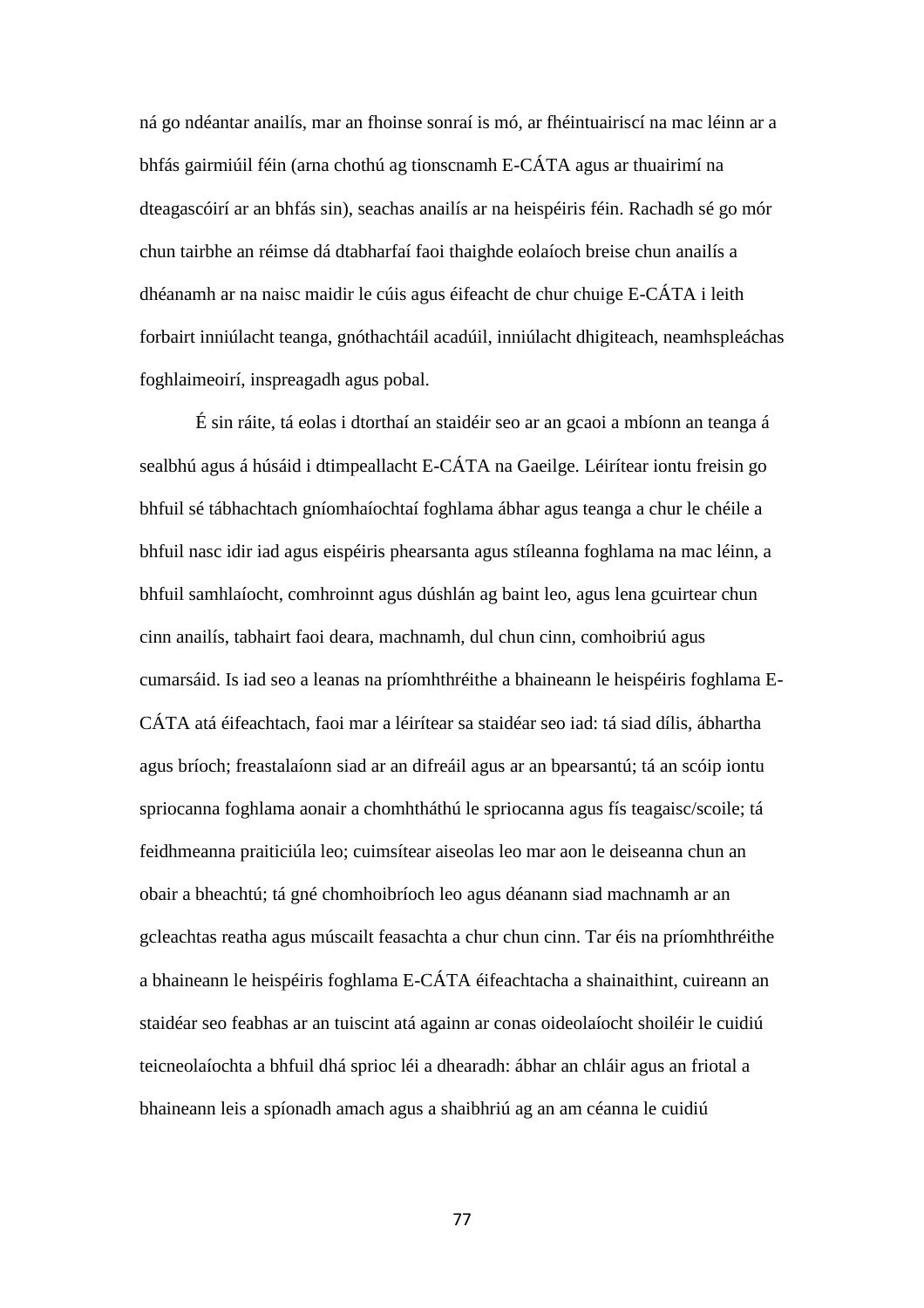teicneolaíochta (i.e. E-CÁTA). Dá bhrí sin, cuireann an taighde seo leis an réimse E-CÁTA ar bhealach uathúil.

### **Tagairtí**

- Banditvilai, C. (2016). Enhancing students' language skills through blended learning. *The Electronic Journal of e-Learning. 14*(3), 220-229.
- Boyle, T., Bradley, C., Chalk, Jones, R., agus Pickard, P. (2003). Using blended learning to improve student success rates in learning to program. *Journal of Educational Media,* 28(2–3), 165–178. Ar fáil ag: <http://www.tandfonline.com/doi/abs/10.1080/1358165032000153160>
- Borg, S. (2015). English-medium instruction in Iraq Kurdistan: Research report for the British Council. Ar fáil ag: [https://www.teachingenglish.org.uk/sites/teacheng/files/pub\\_Teaching%20En](https://www.teachingenglish.org.uk/sites/teacheng/files/pub_Teaching%20English_Publication%20En_Web%20version_v1.pdf) [glish\\_Publication%20En\\_Web%20version\\_v1.pdf](https://www.teachingenglish.org.uk/sites/teacheng/files/pub_Teaching%20English_Publication%20En_Web%20version_v1.pdf)
- Bowles, H. & Congo, A. (Eds.). (2016). *International perspectives on English as a lingua franca: Pedagogical insights*. Springer.
- Bowles, H. & Murphy, A.C. (2020). *English-medium instruction and the internationalisation of universities*. Palgrave Macmillan.
- Cammarata, L. & Ó Ceallaigh, T.J. (Eds.) (2020). *Teacher development for immersion and content-based instruction*. Benjamins.
- Cammarata, L. & Tedick, D.J. (2012). Balancing content and language in instruction: The experiences of immersion teachers. *Modern Language Journal*, *96*, 251- 269.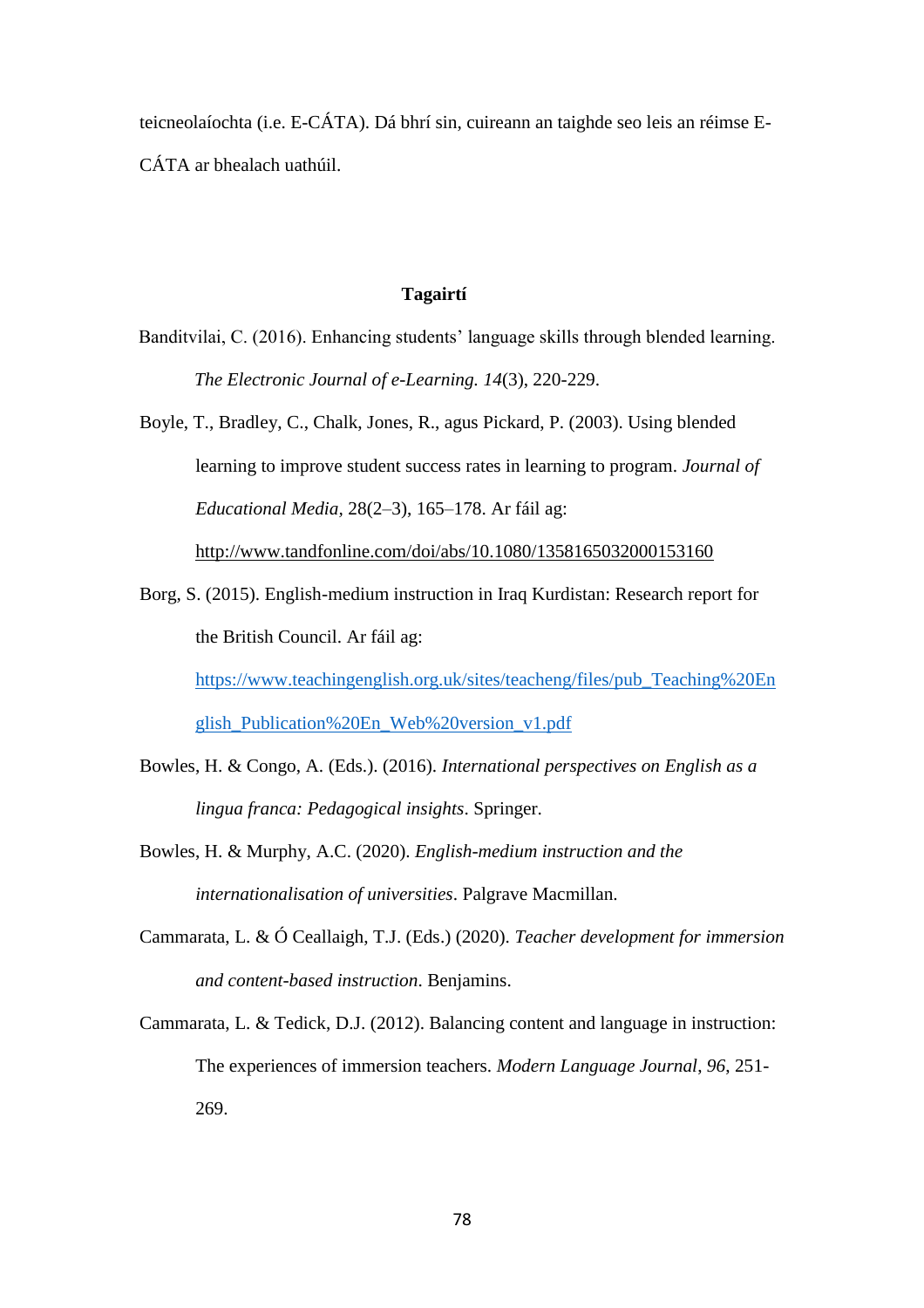- Chapple, J. (2015). Teaching in English is not necessarily the teaching of English. *International Education Studies*, *8*(3), 1-13.
- Christian, D. & Genesee, F. (2001). Bilingual education: Contexts and programs. In Christian, D. & Genesee, F. (eag.) *Bilingual education*. Teachers of English to Speakers of Other Languages, Inc., lgh. 1-7.
- Cohen, L., Mannion, L., agus Morrison, K. (2000). *Research methods in education* (5ú heagrán.). Routledge Falmer Academic Publishers.
- Comhairle na hEorpa (2001). *Common European Framework of Reference for Languages: learning, teaching and assessment*. Cambridge University Press.
- Craig, C. L., & Friehs, C. G. (2013). Video and HTML: testing online tutorial formats with biology students. *Journal of Web Librarianship*, 7*(3)*, 292–304. https://doi.org/10.1080/19322909.2013.815112
- Dalton-Puffer, C. (2007). *Discourse in content and langauge integrated learning (CLIL) classrooms.* John Benjamins.
- Delialioğlu, Ö. (2012). Student engagement in blended learning environments with lecture-based and problem-based instructional approaches. *Journal of Educational Technology and Society, 15*(3), 310–322. Ar fáil ag: <http://www.jstor.org/stable/jeductechsoci.15.3.310>
- Dimova, S. & Kling, J. (2020). *Integrating content and language in multilingual universities*. Springer.
- Galloway N. & McKinley, J. (2019). Englishization in higher education. In H. Mohebbi & C. Coombe (Eds.), *Research questions in language education and applied linguistics*. Springer.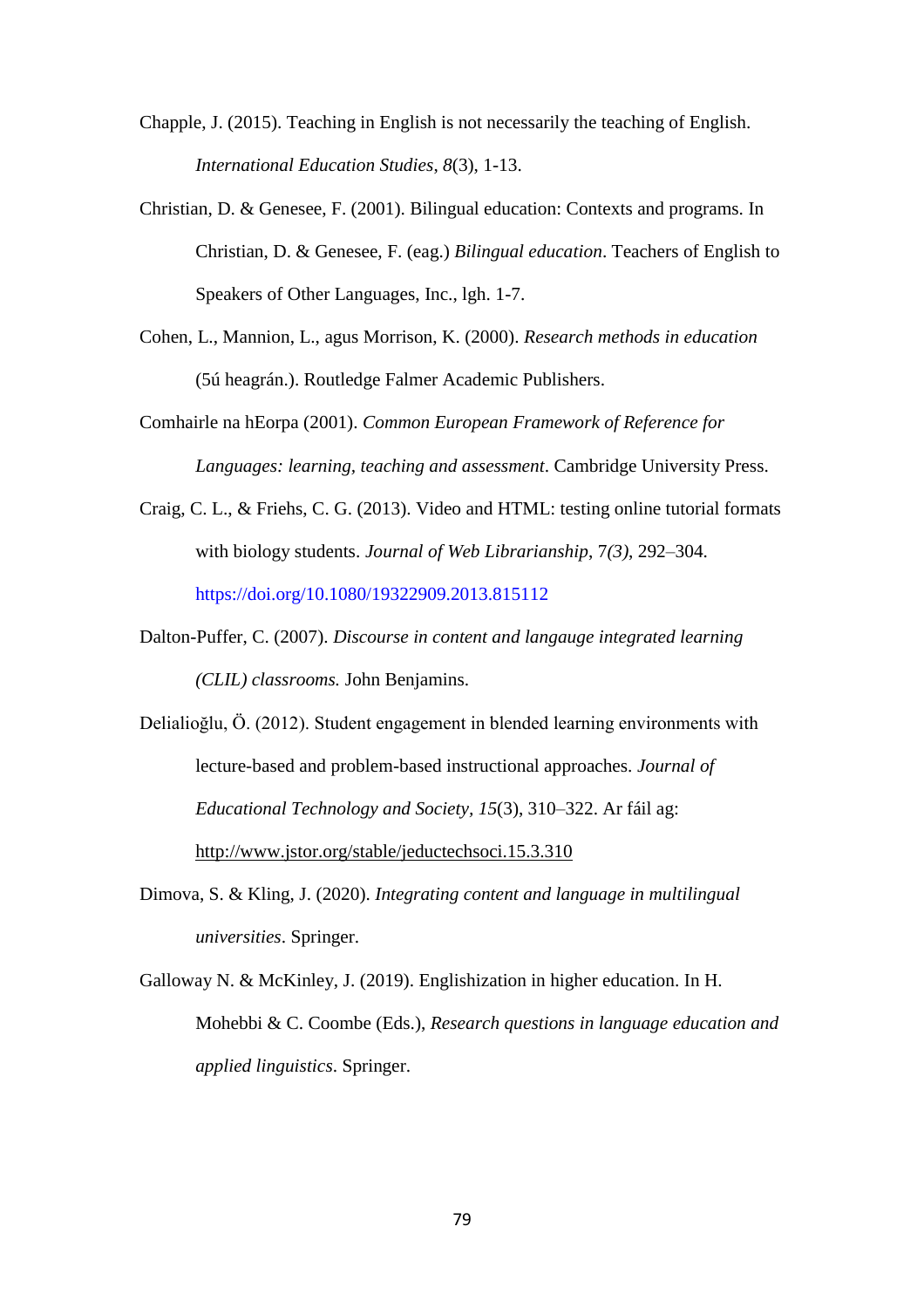Garrison, D. R. & Kanuka, H. (2004). Blended learning: Uncovering its transformative potential in higher education. *The Internet and Higher Education*, *7*(2), 95–105. Ar fáil ag: doi.org/10.1016/j.iheduc.2004.02.001

- Genesee, F. (1994). *Integrating language and content: Lessons from immersion. [Educational Practice Report 11].* National Centre for Research on Cultural Diversity and Second Language Learning.
- Genesee, F. & Fortune, T. (2014). Bilingual education and at-risk students. *Journal of Immersion and Content-based Language Education*, *2*(2), 196-209.
- Gorman, E. F. & Staley, C. (2018). Mortal or moodle? A comparison of in-person vs. online information literacy instruction. *Journal of Library and Information Services in Distance Learning*. *12*(3-4), 219-236. https://doi.org/10.1080/1533290X.2018.1498635
- Hellekjar, G. O. (2010). Lecture comprehension in English-medium higher education. *Hermes: Journal of Language and Communication Studies*, *45*, 11-34.
- Hu, G., Li, L. & Lei, J. (2014). English-medium instruction in a Chinese university: Rhetoric and reality. *Language Policy*, *13*(1), 21-40.

Hultgren, A.K., Jensen, C. & Dimova, S., (2015). English-medium instruction in European higher education: From the North to the South. In S. Dimova, A.K. Hulgren & C. Jensen (Eds.), *English-medium instruction in European higher education: English in Europe* (lgh. 1-15). De Gruyter Mouton.

Kelly, L. S. (2017). First-year students' research challenges: does watching videos on common struggles affect students' research self-efficacy? *Evidence Based Library and Information Practice*, *12*(4), 158–172. https://doi.org/10.18438/B8QQ28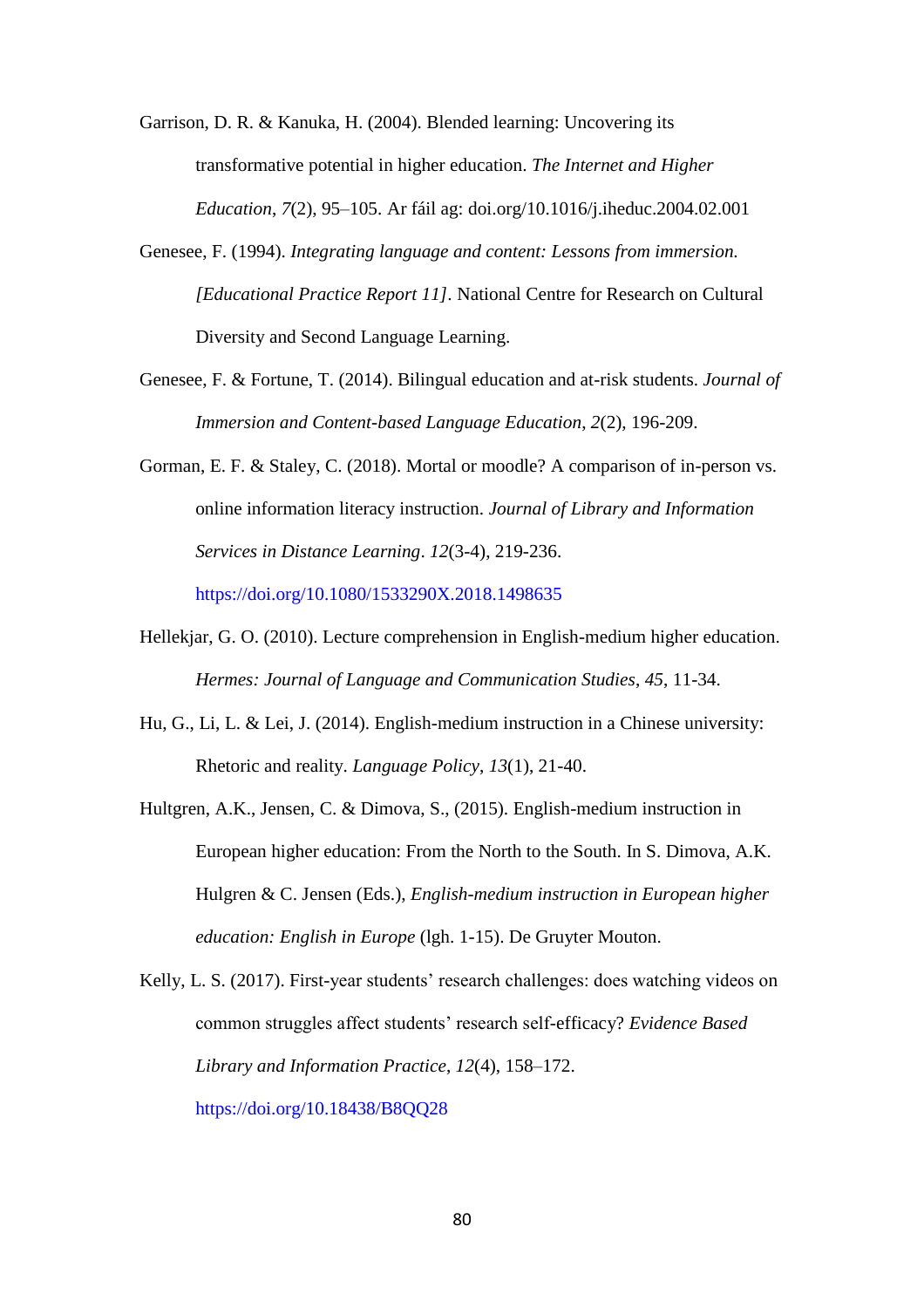- Kirkpatrick, A. (2011). *Internationalisation or Englishization: Medium of instruction in today's universities*. CGC Working Papers Series, 2011/003.
- Kong, S. (2009). Content-based instruction: What can we learn from content-trained teachers' and language trained teachers' pedagogies? *The Canadian Modern Language Review, 66*, 233-268.
- Kong, S. & Hoare, P. (2011). Cognitive content engagement in content-based language teaching. *Language Teaching Research*, *15*(3), 307-324.
- Leong, P. (2017). English-medium instruction in Japanese universities: Policy implementation and constraints. *Current Issues in Language Planning*, *18*(1), 57-67.
- Lindholm-Leary, K.J. (2001). *Dual language education*. Multilingual Matters.
- Llinares, A., Morton, T. & Whittaker, R. (2012). *The roles of language in CLIL*. Cambridge University Press.
- López-Pérez, M. V., Pérez-López, M. C., agus Rodríguez-Ariza, L. (2011). Blended learning in higher education: Students' perceptions and their relation to outcomes. *Computers and Education*, *56*(3), 818–826. Ar fáil ag: doi.org/10.1016/j.compedu.2010.10.023
- Lyster, R. (2007). *Learning and teaching languages through content: A counterbalanced approach*. Benjamins.
- Lyster, R. (2016). *Vers une approche intégrée en immersion [Towards an integrated approach in immersion].* Éditions CEC.
- Lyster, R. agus Tedick, D. (2014). Research Perspectives on Immersion Pedagogy: Looking back and looking forward. *Journal of Immersion and Content-Based Language Education, 2*(2), 210-224.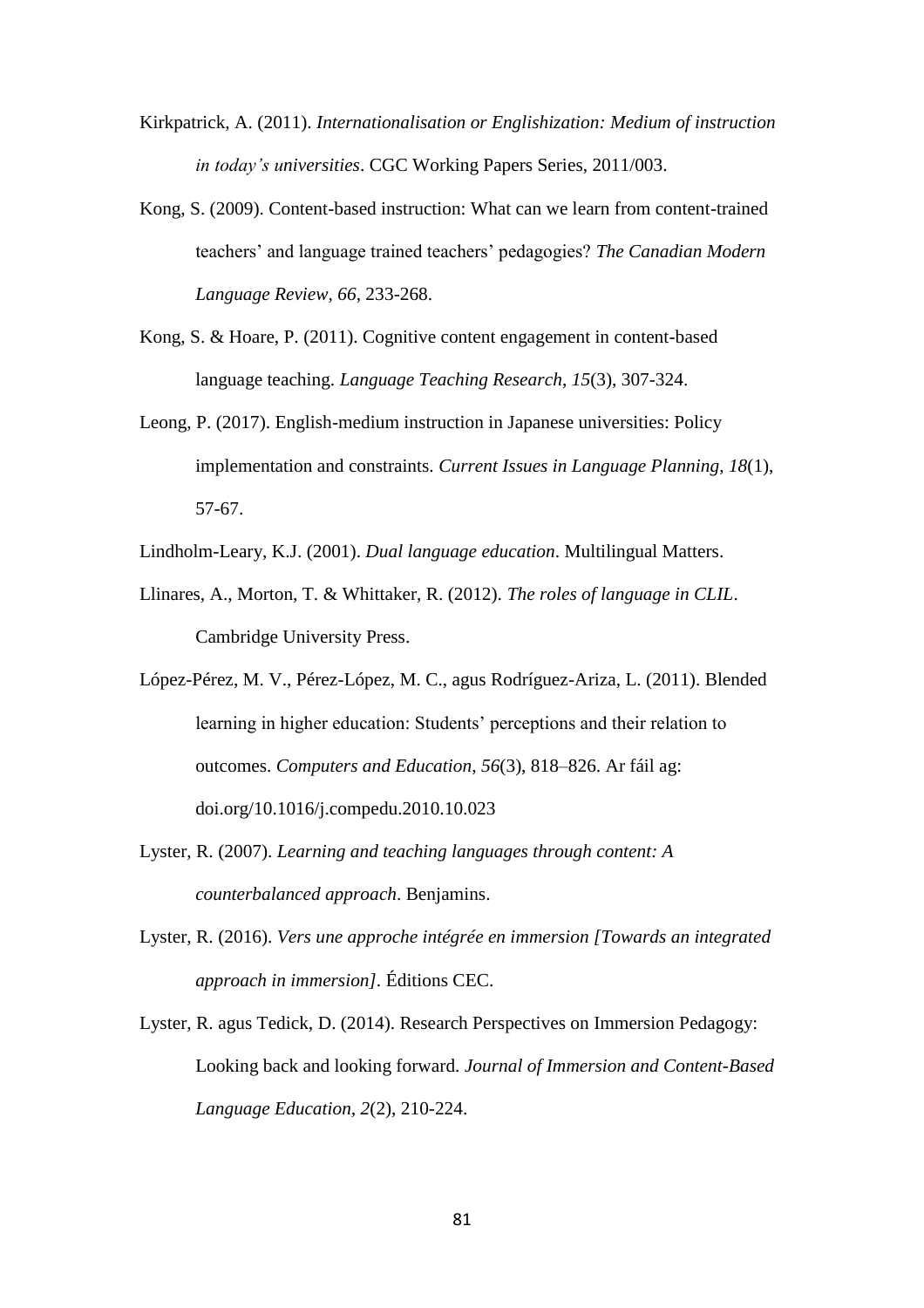- McCarthy, M. (Eag.) (2016). *The Cambridge guide to blended learning for language teaching*. Cambridge University Press.
- Morris, D. (2020). A review of information literacy programmes in higher education: The effects of face-to-face, online and blended formats on student perception. *Journal of Information Literacy*, *14*(1), 19-39. http://dx.doi.org/10.11645/14.1.2668
- Ní Thuairisg, L. (2014). *Léargas ar thaithí mhúinteoirí iar-bhunscoileanna na Gaeltachta: Dúshláin ghairmiúla agus riachtanais oiliúna*. [Tráchtas neamhfhoilsithe dochtúireachta]. Coláiste Phádraig, Droim Conrach.
- Nic Réamoinn, E. (2017). *Forbairt Teanga an Mhúinteora sa Ghaelcholáiste*. [Tráchtas neamhfhoilsithe maistreachta]. Coláiste Mhuire gan Smál, Ollscoil Luimnigh.
- Ó Ceallaigh, T.J. (2013).*Teagasc Foirm-dhírithe i gcomhthéacs an Tumoideachais Lán-Ghaeilge: Imscrúdú Criticiúil ar Dhearcthaí agus ar Chleachtais Mhúinteoirí*. [Tráchtas neamhfhoilsithe dochtúireachta]. Coláiste na hOllscoile, Corcaigh.
- Ó Ceallaigh, T.J. agus Ní Shéaghdha, A. (2017). *Critéir aitheantais cuí um dhearbhú cáilíochta agus dea-chleachtais do bhunscoileanna agus iarbhunscoileanna Lán-Ghaeilge ar bhonn uile Éireann*. Gaeloideachas.
- Ó Ceallaigh, T.J., Ó Laoire, M. & Uí Chonghaile, M. (2019). *Comhtháthú ábhar agus teanga san iarbhunscoil Lán-Ghaeilge/Ghaeltachta: I dtreo eispéiris forbartha gairmiúla chun dea-chleachtais a nochtadh*. An Chomhairle um Oideachas Gaeltachta agus Gaelscolaíochta.
- Ó Ceallaigh, T.J., Dennehy, N., Ní Chonaill, M. & O' Connor, A. (2020). Tús maith? Iniúchadh ar dhearcthaí múinteoirí faoi oiliúint agus múinteoirí ag tosú amach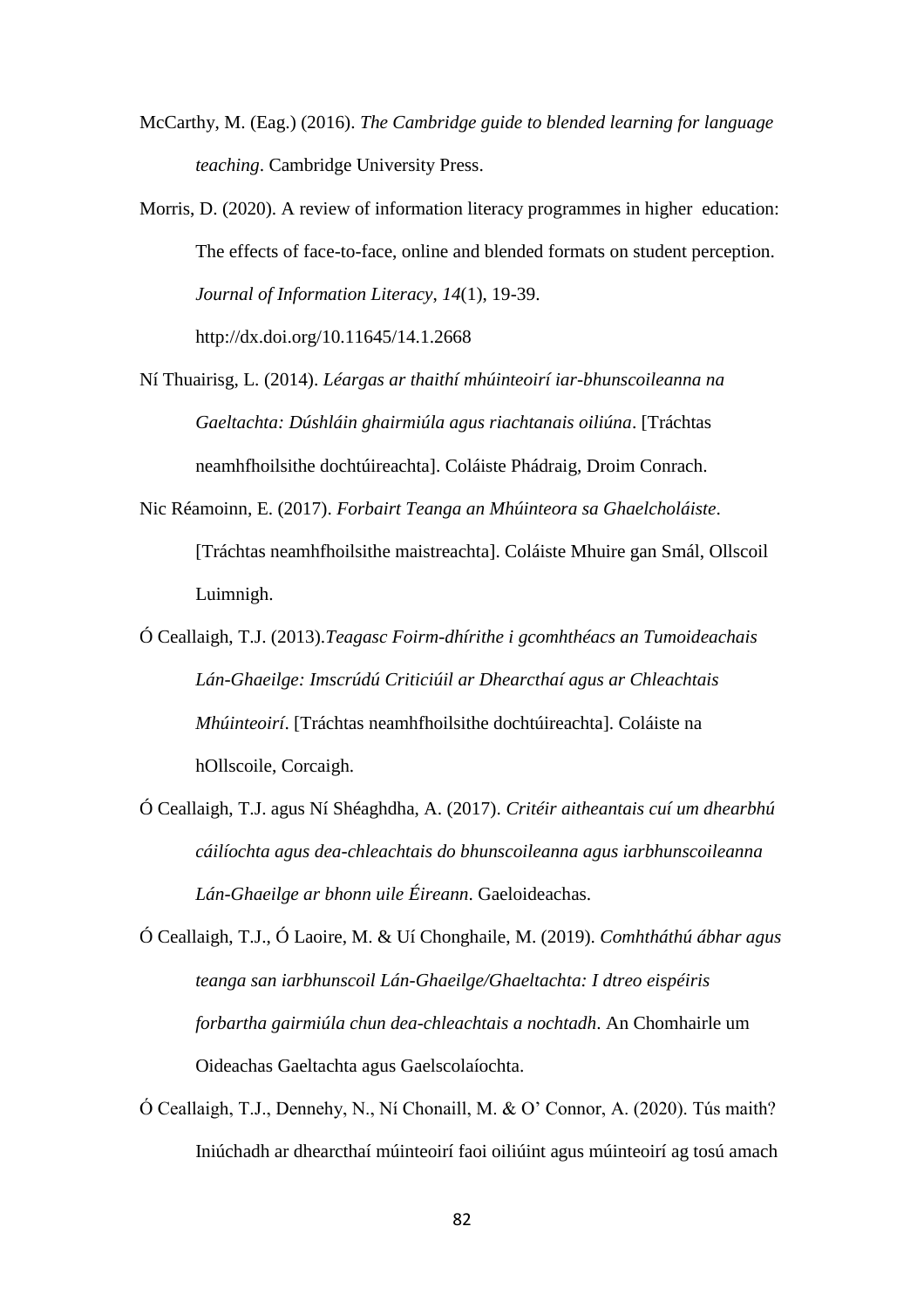sa ghairm maidir leis an teagasc in iar-bhunscoileanna lán-Ghaeilge, agus ar a dtaithí ar an teagasc sin. *Féilte 2020*, Teaching Council Festival of Education in Learning and Teaching Excellence, 03 Deireadh Fómhair 2020. (Seimineár gréasáin).

- Ó Duibhir, P., (2009). *The spoken Irish of Sixth-class Pupils in Irish Immersion Schools.* [Tráchtas neamhfhoilsithe dochtúireachta]. Coláiste na Trionóide.
- Ó Duibhir, P. (2018). *Immersion education: Lessons from a minority language context*. Multilingual Matters.
- Ó Treasaigh, D. (2019) *Conas mar a théann an TFC i bhfeidhm ar inniúlacht an mhúinteora ag an dara leibhéal.* [Tráchtas neamhfhoilsithe máistreachta]. Coláiste Mhuire gan Smál, Ollscoil Luimnigh.
- Poon, J. (2013). Blended learning: An institutional approach for enhancing students' learning experiences. *Journal of Online Learning and Teaching*. *9*(2),271-290.
- Sharma, P. & Westbrook, K. (2016). Online and blended language learning. In F. Farr & L. Murray (eag.). *The Routledge handbook of language learning and technology* (lgh. 320-333). Routledge.
- Skenton, A.K. (2004). Strategies for ensuring trustworthiness in qualitative research projects. *Education for Information, 22*, 63-75.
	- Stake, R. E. (2005). Qualitative case studies*.* In N. K. Denzin & Y. S. Lincoln (Eag.), *The Sage Handbook of Qualitative Research* (3ú heagrán) (lgh. 443-466). Sage Publications.
	- Tange, H. (2012). Organising language at the international university: Three principles of linguistic organisation. *Journal of Multilingual and Multicultural Development*, *33*(3), 287-300.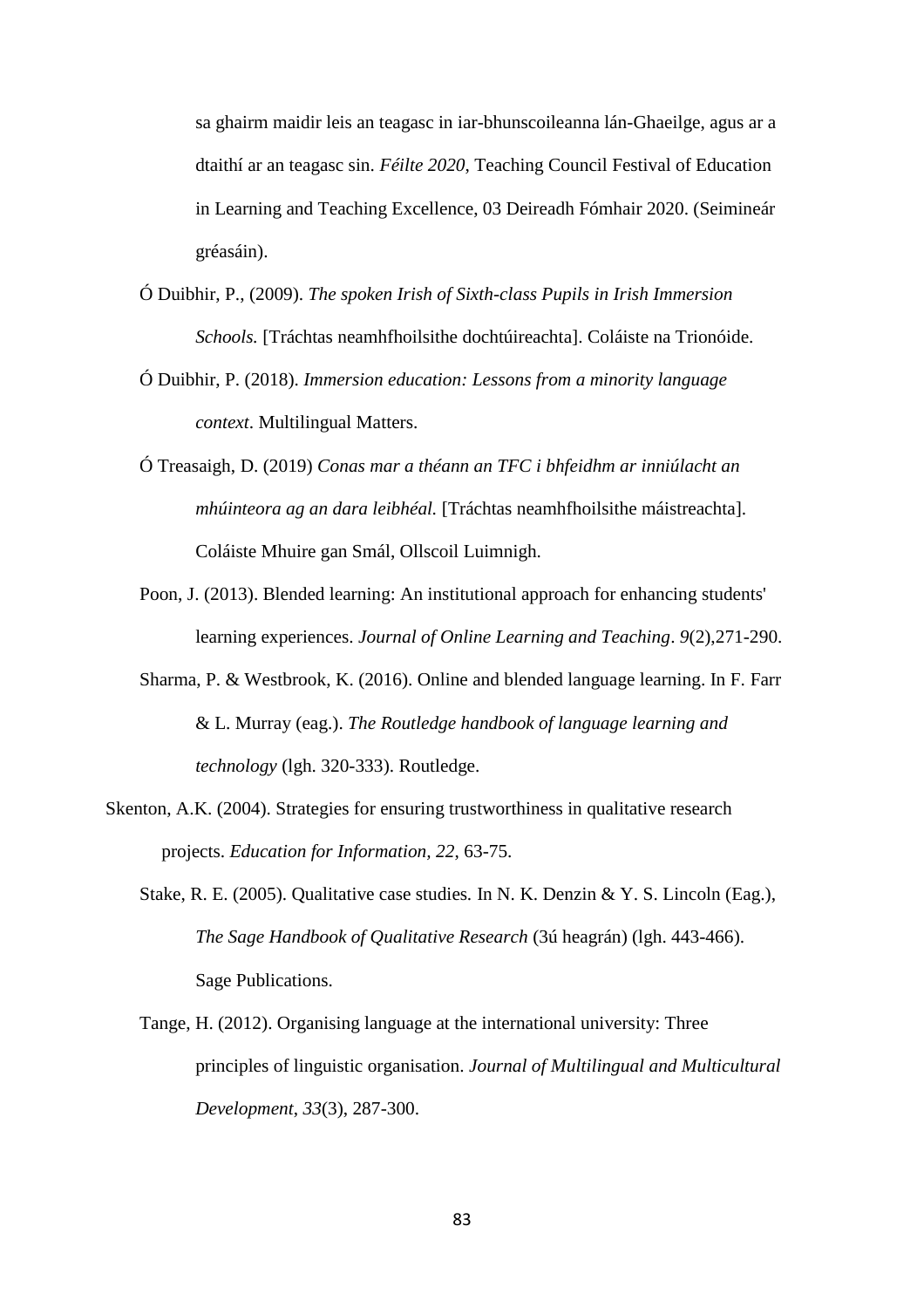- Tedick, D.J. & Lyster, R. (2020). *Scaffolding language development in immersion and dual language classrooms*. Routledge.
- Thomas, W.P. & Collier, V.P (2017). *Why dual language schooling*. Dual Language Education in New Mexico and Fuentre Press.
- Tsuneyoshi, R. (2005). Internationalisation strategies in Japan: The dilemmas and possibilities of study abroad programs using English. *Journal of Research in International Education, 4*, 65-86.
- Uí Ainiféin, M. (2015). *An Fhoghlaim Chomhtháite Ábhar agus Teanga: Meon agus Mianach*. [Tráchtas neamhfhoilsithe máistreachta]. Coláiste Mhuire gan Smál, Ollscoil Luimnigh.
- Walsh, C (2007). *Cruinneas na Gaeilge scríofa sna hiar-bhunscoileanna lán-Ghaeilge i mBaile Átha Cliath*. Baile Átha Cliath: An Chomhairle um Oideachas Gaeltachta agus Gaelscolaíochta.
- Wilkinson, R. (2013). English-medium instruction at a Dutch university: Challenges and pitfalls. In A. Doiz, D. Lasagabaster & J. M. Sierra, (Eag.), *Englishmedium instruction in universities: Global challenges* (lgh. 3-26). Bristol: Multilingual Matters.
- Wong, M.S. & Wu, S. E. ( 2011). Internationalisation in higher education in East Asia: Issues, implications and inquiries. In J.D. Palmer, A. Roberts, Y.H. Cho & G.G. Ching (Eds.), *The internationalisation of East Asis higher education: Globalisation's impact* (lgh. 197-213). Nua Eabhrac: Palgrave MacMillan.
- Woods, P., Boyle, M., Jeffrey, B. & Troman, G. (2000). A research team in ethnography, *Qualitative Studies in Education*, *13*(1), 85-98.